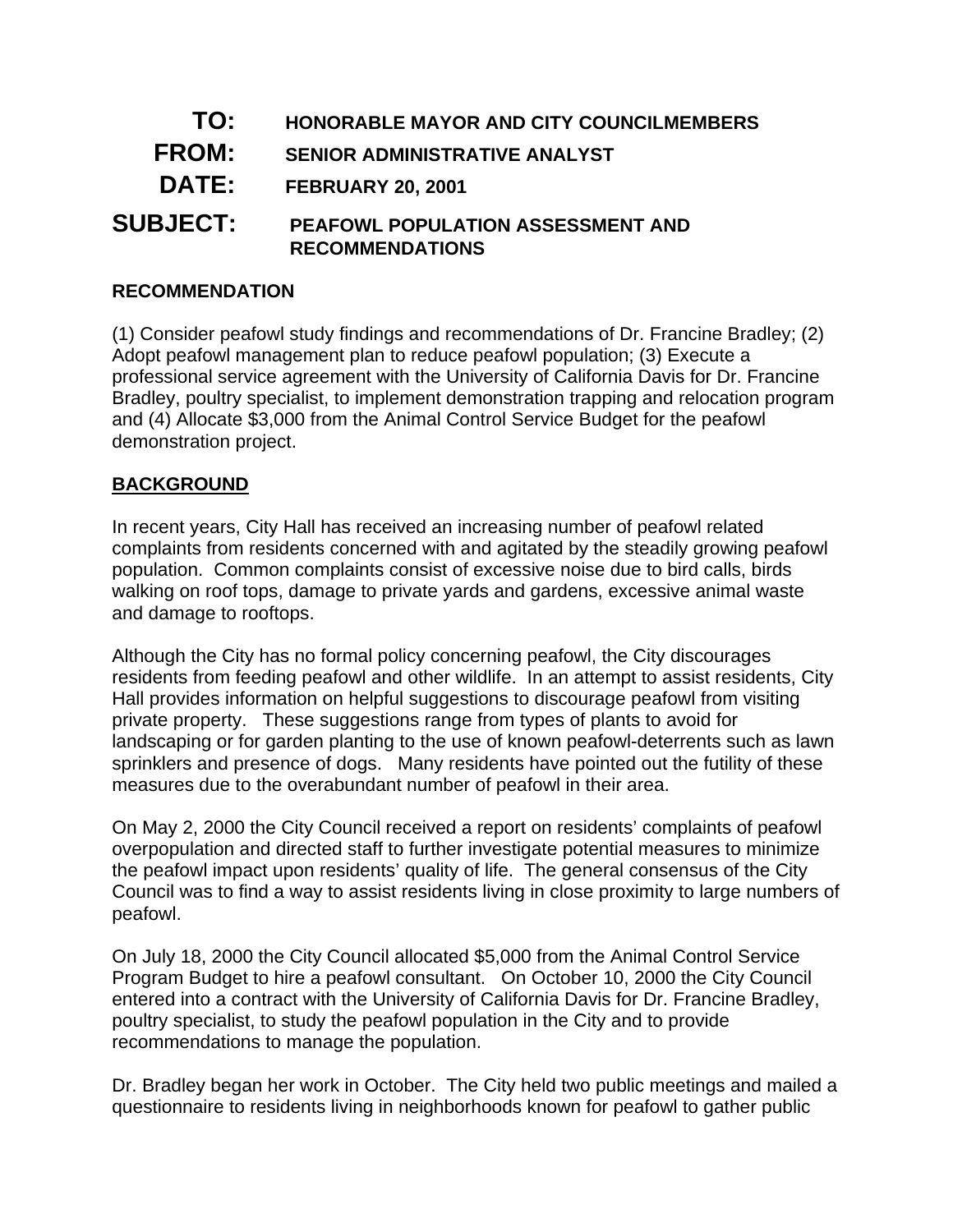opinion. Based upon over 100 resident responses, Dr. Bradley and/or her assistant visited several neighborhoods in the Portuguese Bend, Ridgecrest and Vista Grande communities to verify the presence of peafowl, observe peafowl flock behavior and conduct a population count.

Dr. Bradley presented her report findings and recommendations to the public at three meetings held on December 18, 2000 and January 29, 2001 at Hesse Park. (Meeting notices were disseminated via local papers, City web site, ListServ e-mail service, Cox reader board, and direct mailings to residents living in the general area of originating peafowl complaints.) The public was invited to hear Dr. Bradley's report, ask questions and offer comments. A list of some frequently asked questions and copies of written comments from the public are also attached. A copy of the report text was mailed to the Portuguese Bend and Ridgecrest HomeOwners Association Presidents and a copy of the text was placed on the City website.

# **DISCUSSION**

Dr. Francine Bradley, poultry specialist with the Animal Science Department at the University of California, Davis, will present a brief summary of her peafowl population assessment report and recommendation. A copy of her full report text is attached for the Council's review.

#### Peafowl Management Plan

Given the magnitude of the peafowl population, existing conditions, and history of peafowl on the Peninsula, staff concurs with Dr. Bradley's recommendation to reduce flock size in the Ridgecrest, Portuguese Bend and Vista Grande communities starting with the four largest flocks. According to the peafowl population estimates, the four largest flocks identified by Dr. Bradley are located in the Vista Grande area at Eddinghill and Trailriders (24 birds), in the Ridgecrest community on Middlecrest (28) and in the Portuguese Bend area at Clovetree and Cinnamon Lane (34) as well as on Sweetbay (19).

Based upon written and verbal comments received from residents, the majority of residents complaining of the overabundant peafowl population live within the four largest peafowl flock territories spanning a block or more. Not all, but the majority of respondents who are ambivalent or very fond of the presence of peafowl live further away, where the impact or presence of peafowl is significantly less. These peafowl established territories share some common characteristics, such as the availability of ample food sources and thick vegetation. There was evidence observed of indirect feed sources for peafowl in the form of livestock feed spillage, open feed storage areas, bird feeders and leftover pet food. Many suspicions of other residents deliberately feeding peafowl on a regular basis have been more or less confirmed. Overtime, peafowl have been conditioned to live in close proximity to these residences that provide feed. The peafowl study highly recommends residents' cooperation by not feeding peafowl for the long-term benefit of the community. According to Dr. Bradley, if the indirect and direct food sources were minimized or eliminated, the peafowl flocks would likely scatter in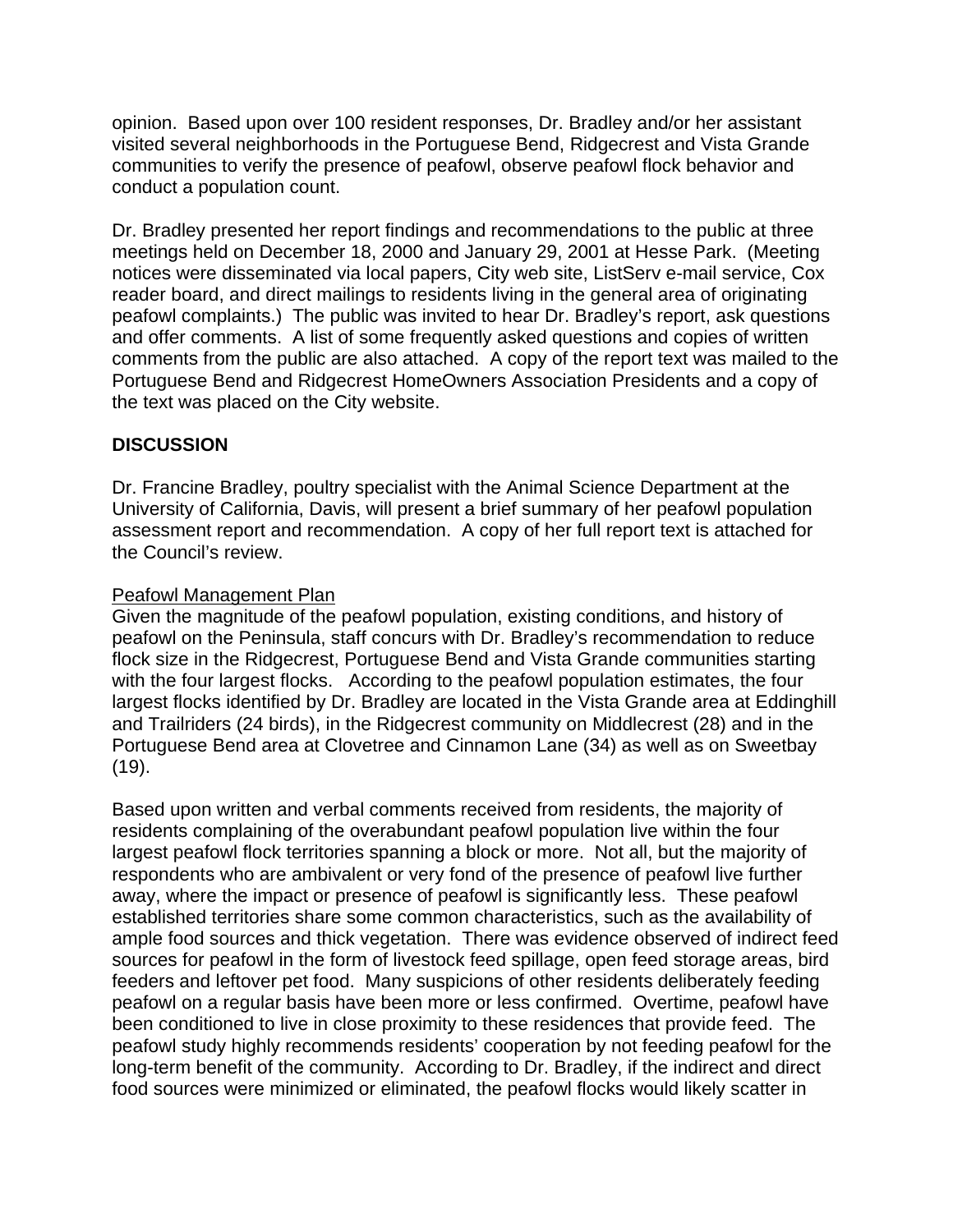smaller numbers instead of the existing high concentration of birds limited to a particular area.

Thick vegetation along steep hillsides, ravines, water drainage areas, and open fields or backyards is another common factor. The thick vegetation provides ideal hiding, roosting and nesting areas for the birds. Some residents have already drastically trimmed tall sturdy trees or brush to deter peafowl from visiting their property.

Staff proposes to hire Dr. Bradley to conduct a one-time, City sponsored demonstration project to trap and relocate up to 50 peafowl on the same day. Dr. Bradley and her team will be responsible for constructing a customized peafowl trap on selected private properties. The traps will be large enough to hold up to 12 freestanding birds or the desired number at one time. Each resident with a trap will be required to set out food in the trap to lure peafowl. The trap will not be activated until the day of actual trapping. Dr. Bradley and her team will return to each private property and the trap will be in use for approximately 15 minutes. A veterinarian will also be on-site during the trapping process. Once the designated number of peafowl are "trapped", Dr. Bradley and her team will prepare the birds for relocation. The peafowl will be transported on the same day of trapping to their new homes in molded bird carriers or cardboard boxes (metal cages are not appropriate for transporting birds).

The demonstration project will not begin until homes for relocated peafowl (50) have been investigated and confirmed by Dr. Bradley. Dr. Bradley has already identified in her study potential homes for some peafowl, the Wildlife Way Station in the Angeles National Forest and a peafowl farm in Riverside County. Both of these facilities can accommodate at least 50 birds. In the past, Dr. Bradley has placed peafowl with 4-H poultry families in California and anticipates this will be another resource for additional homes. If Dr. Bradley is hired for the demonstration project, Dr. Bradley will investigate and confirm all homes and provide adoption papers for all peafowl to be relocated.

This project is intended to provide a unique learning opportunity for residents to observe the process in order to replicate it as needed in the future. Dr. Bradley and her team will demonstrate how to construct the customized peafowl trap and how to correctly handle peafowl. Staff envisions creating a team of volunteers to assist residents with too many peafowl on their property. City staff would assist in coordinating trapping and relocation efforts as needed. Some residents have already volunteered their yards for trapping or their assistance.

Should Council approve the demonstration project, staff anticipates the project may begin as early as April or at the end of summer. Dr. Bradley recommends trapping and relocating peafowl before or after summer to avoid the breeding season.

Some of the advantages to hiring Dr. Bradley for the demonstration project are: -Residents can observe how to humanely trap and catch peafowl for future reference -A veterinarian would be on-site

-Peafowl would not need housing, they would be directly transported to their destination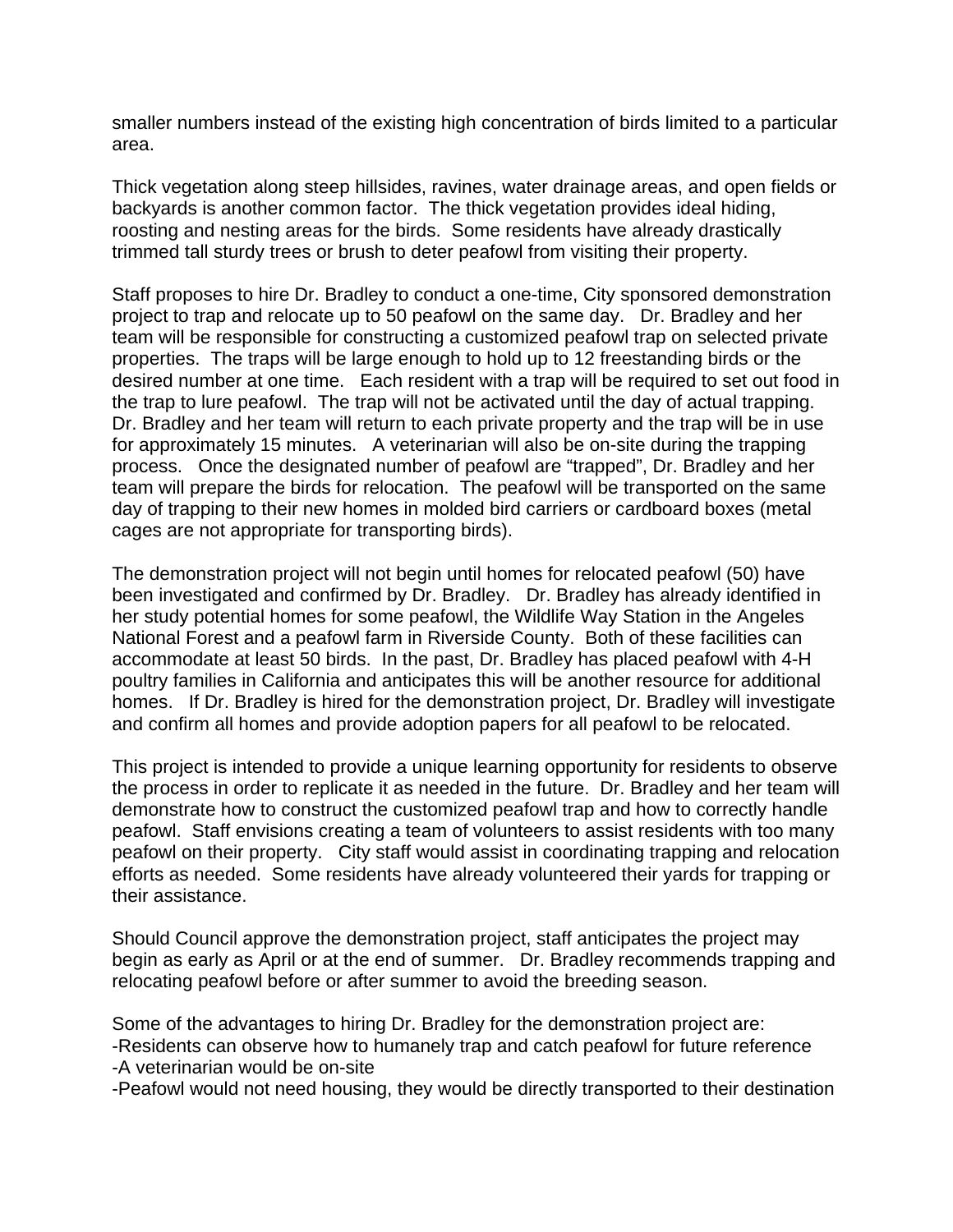-Records of peafowl relocation -Traps are customized for peafowl -Up to 50 birds may be relocated outside the Peninsula

At least one resident in Portuguese Bend has suggested relocating some peafowl to his/her property. This suggestion is reasonable and the City would be agreeable if the resident assumed ownership of the bird(s) and therefore would be responsible for the bird(s) in accordance to animal care regulations. The bird(s) would be required to be completely confined in appropriate flight pens or within the private property boundaries by other appropriate methods.

The City Council may consider inviting the other Peninsula Cities to consider reviewing the peafowl study and adopting a similar population management plan. The City staff of Palos Verdes Estates has expressed some interest in the RPV peafowl study, but PVE staff has not confirmed anything at this time. Regardless of whether the other Peninsula Cities participate in similar trapping and relocation programs, City staff recommends that the City Council consider moving forward with the peafowl demonstration project. The peafowl population will continue to grow in numbers and expand its territory into new neighborhoods.

# **ALTERNATIVES**

Adopt a City Ordinance prohibiting residents from deliberately feeding the peafowl or indirectly feeding peafowl by leaving food sources outside the home unattended.

No action by the City. Continue hands-off practice.

#### **FISCAL IMPACT**

Staff requests \$3,000 to be allocated from the current fiscal year's Animal Control Service Budget for the demonstration project. The professional service agreement with the University of California Davis for Dr. Bradley's services is estimated to be \$2,500. The remaining \$500 will be for miscellaneous expenses, such as trap materials and vehicle rentals, if necessary.

RESPECTFULLY SUBMITTED Gina Park, Senior Administrative Analyst

REVIEWED Les Evans, City Manager

Attachments: Peafowl Population Assessment Report text Sampling of questions and answers from the public meetings Written comments from residents Professional Service Agreement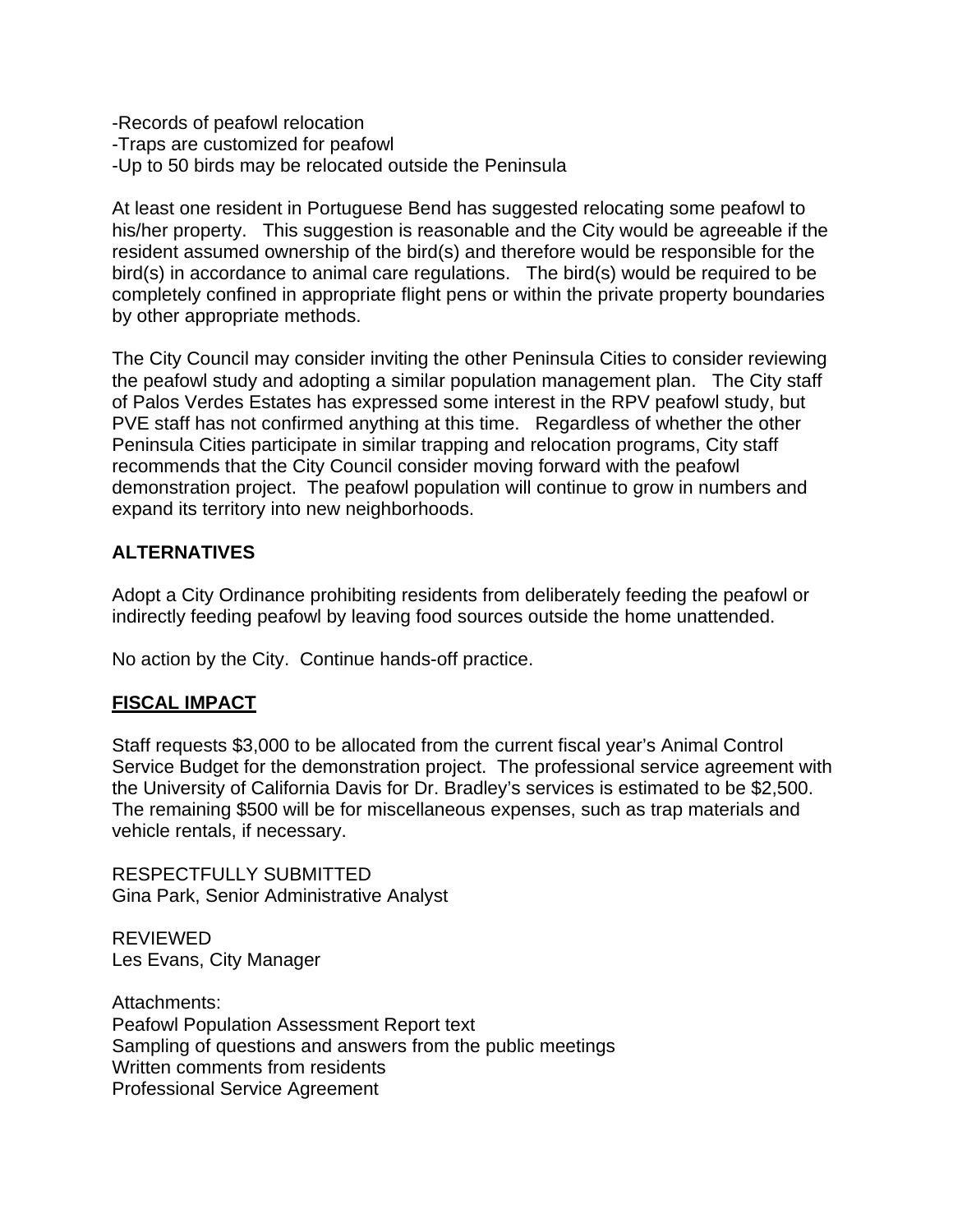Ordinance prohibiting feeding of peafowl City map indicating peafowl flocks

# **Peafowl Population Assessment Report for the City of Rancho Palos Verdes Francine A. Bradley, Ph.D. Extension Poultry Specialist University of California, Davis**

# **Acknowledgments**

 The author wishes to acknowledge the assistance of the citizens and staff of Rancho Palos Verdes, Palos Verdes Estates, and San Pedro. So many individuals generously shared information and insight.

 The patient and thorough field work of Avian Sciences senior, Claire Gallagher, is gratefully acknowledged.

# **Table of Contents**

|                                                                        | ii |
|------------------------------------------------------------------------|----|
|                                                                        | 1  |
|                                                                        | 2  |
|                                                                        | 3  |
| Summary of site visits - concerns expressed by residents               | 4  |
|                                                                        | 6  |
| Assessment of peafowl population numbers, territories, and "hot spots" | 7  |
| Spread of peafowl on the Palos Verdes Peninsula                        | 10 |
| Communication with staff at adjacent municipalities                    | 12 |
|                                                                        | 13 |
|                                                                        | 14 |
|                                                                        | 15 |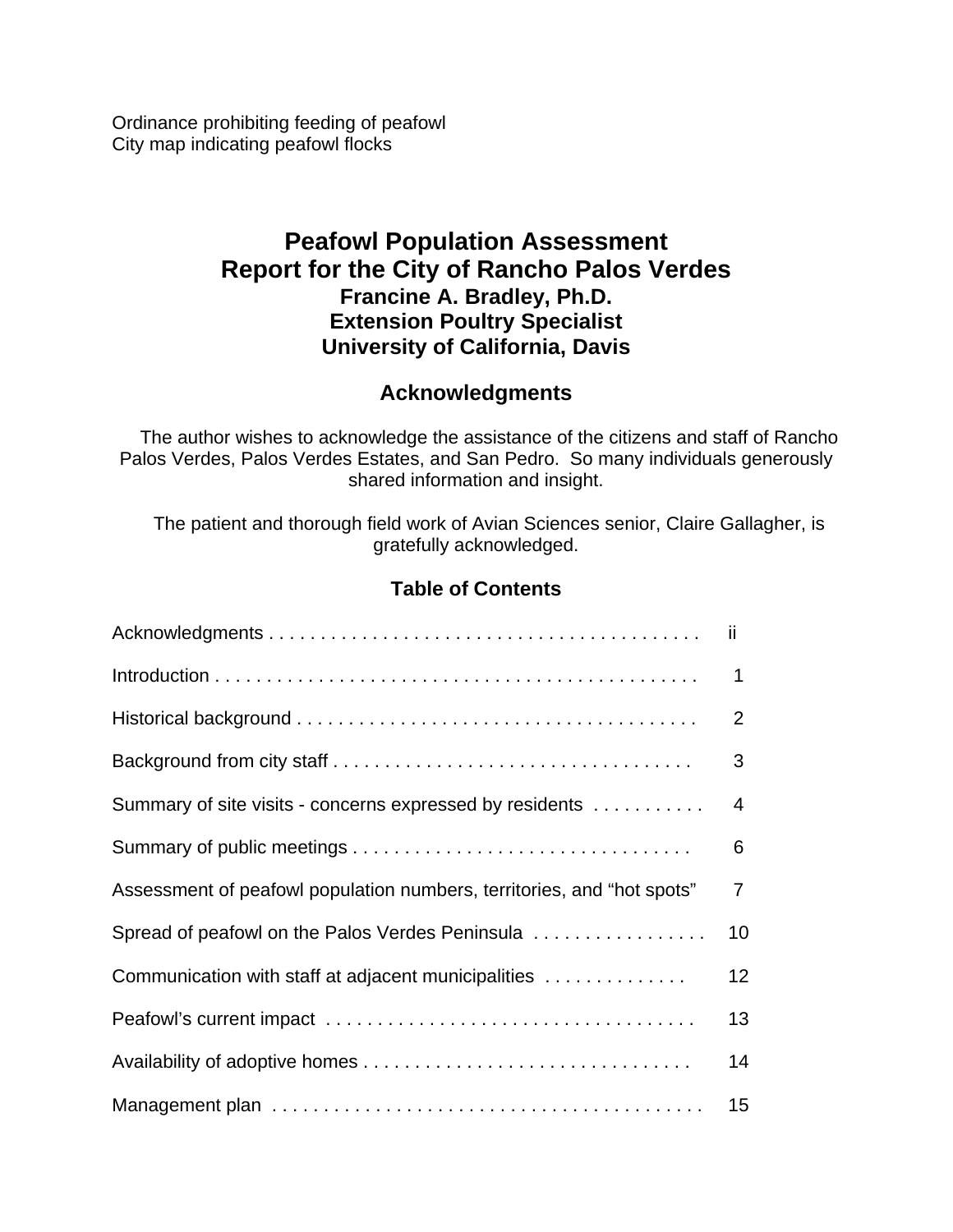| I. Appropriate flock size for each community $\dots\dots\dots\dots\dots$ 15 |  |
|-----------------------------------------------------------------------------|--|
| II. Procedures for immediate reduction of peafowl numbers $\dots$ 16        |  |
|                                                                             |  |
|                                                                             |  |

Appendix A - Photographs

Appendix B - Maps

# **Introduction**

The Blue or Indian Peacock (Pavo cristatus) is native to India, Pakistan, Sri Lanka, and southern Nepal. None of the species and subspecies of peafowl are native to the Americas (Woodard, Vohra, and Denton, 1993).Visitors to the world's great museums, palaces, and estates will find peafowl. The birds may be depicted in tapestries, paintings, and sculptures or they may be truly life-life, wandering the grounds. Both forms of the bird, live and depicted, are found in such exclusive sites because of their historic association with mortals of prominence and with immortal deities. The peafowl's presence is no less limited in the great books, starting with the Bible (Bergmann, 1980).

While many may be familiar with the peafowl in art and legend, fewer may realize that in their native lands, peafowl have often been seen as sport animals or as a nuisance due to their overabundance (Wright, 1920). Thanks to the culinary introduction by Hortensius the orator, young peacocks became prized banquet fare in the Roman period (Goldsmith, 1866).

# **Historical Background**

Locals have differing opinions as to the advent of peafowl on the Peninsula. It is generally agreed that the Vanderlip Family owned the first peafowl. At least two stories are told as to the source of those original birds. One version is that east coast friends of the Vanderlips sent the birds west. A second version holds that the first peninsula peafowl came from the peafowl flock that Elias "Lucky" Baldwin kept at his Rancho Santa Anita in what is now Arcadia. This opinion seems to be supported by references made to a letter written by Frank Vanderlip, Jr. in 1979 to the Las Candalistas charitable organization. In that letter he is said to have written that he recalled his father lunching with Lucky Baldwin in 1924 and his father complaining that Rancho Palos Verdes (RPV) was too quiet. Baldwin said he could fix that and the next day sent 6 peafowl from his ranch.

The definitive answer was provided by Mrs. John Vanderlip. Her father-in-law, Frank Vanderlip bought 365 acres on the peninsula around 1912. According to peninsula historian Fink (1966), Vanderlip organized a syndicate to develop the peninsula and the negotiations were finalized in the fall of 1913. He built the first house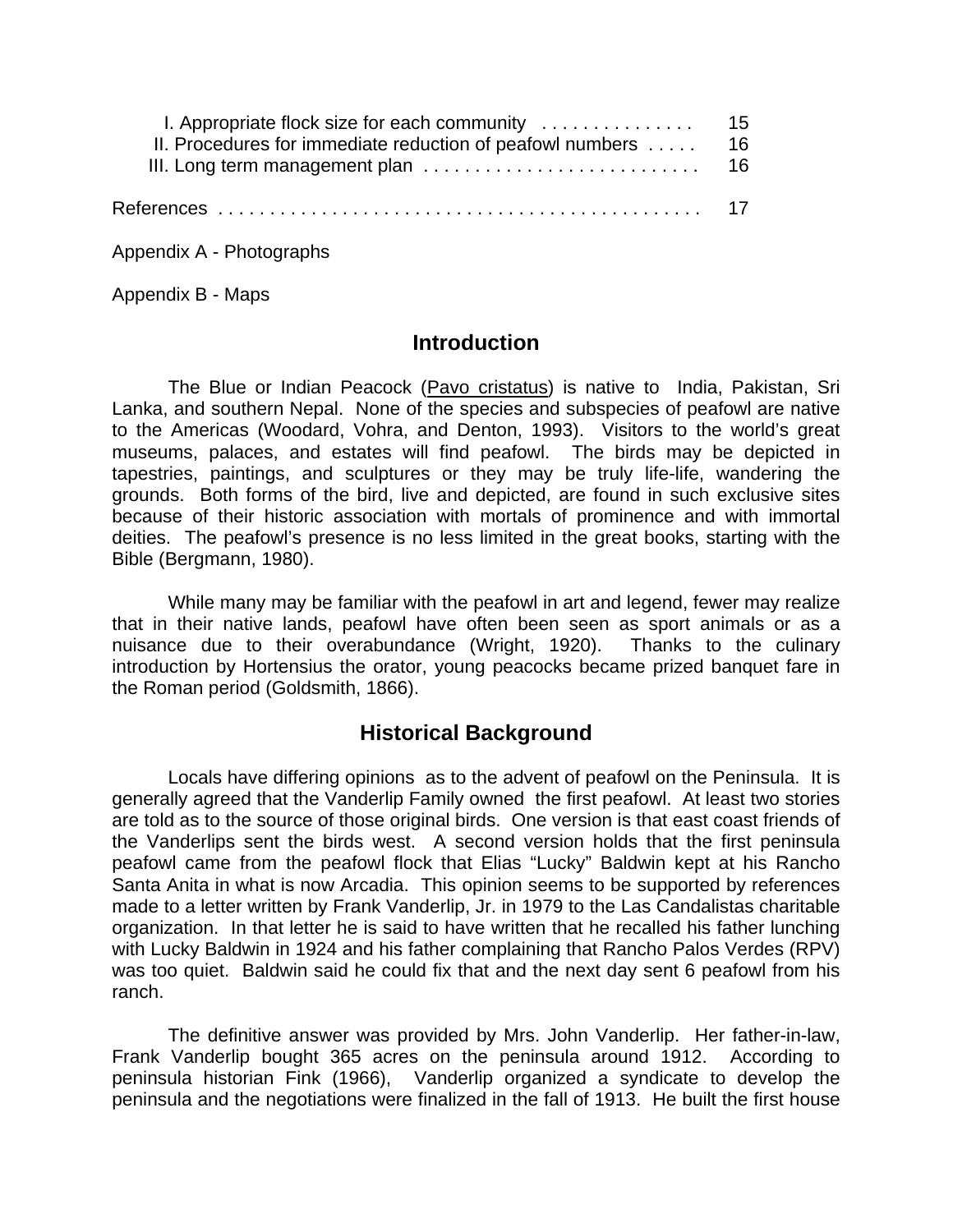on the peninsula (the house where Mrs. Vanderlip continues to reside) in 1916. Mr. Vanderlip made trips to Santa Catalina and the Wrigley Family. Wrigley's daughter became quite fond of Frank. On one of his birthdays, she gifted him with 16 peafowl (Vanderlip, 2000). So, the source of the birds was not from the east, neither eastern Los Angeles County (Arcadia), nor the eastern United States. Rather the peafowl came from the west, across the sea from Santa Catalina.

Historians report that Mr. Vanderlip was a passionate aviculturalist and that he maintained 500 avian varieties in runs (flight pens) that covered 4 acres of his property. It is further reported that in later years, all of Mr. Vanderlip's collection was gifted to the Wrigley family, forming the breeding stock for their bird farm on Catalina. It is noted, however, that the only birds not given to the Wrigleys, were the peafowl (Fink, 1966). This would make sense if the original peafowl came from Wrigleys and Catalina. The Wrigleys would have no need for peafowl stock and Mr. Vanderlip might have feared offending the family by returning what he had received as a gift from them in the first place.

# **Background from City Staff**

Senior Administrative Analyst reported that in 1998 her office received just a few calls related to the peafowl. She said the calls escalated dramatically in 1999. Staff members have identified five regions within the city as peafowl population centers. These regions are:

Portuguese Bend Vista Grande Crestridge/Ridgescrest (hereafter referred to as Crestridge) **Grandview** Marymount College area

Of the five regions known to have peafowl, most complaints are received from Portuguese Bend, Vista Grande and Crestridge.

# **Summary of Site Visits and Concerns Expressed by Residents**

#### Site visits - Portuguese Bend, October 20, November 12 and 26, 2000

Residents of Portuguese Bend are representative of most RPV citizens in terms of their opinion of the peafowl. Of the residents interviewed, more considered the number of birds to be a negative, rather than positive, aspect of the community. Several individuals had high levels of frustration with the birds. One individual has purchased a dog for the sole purpose of chasing the peafowl. While a number of individuals said they had dogs to keep away the birds, all of those with large dogs admitted that after a week, the dogs gave up trying to chase the peafowl. The only resident whose dog remained very aggressive to the peafowl, was an individual with a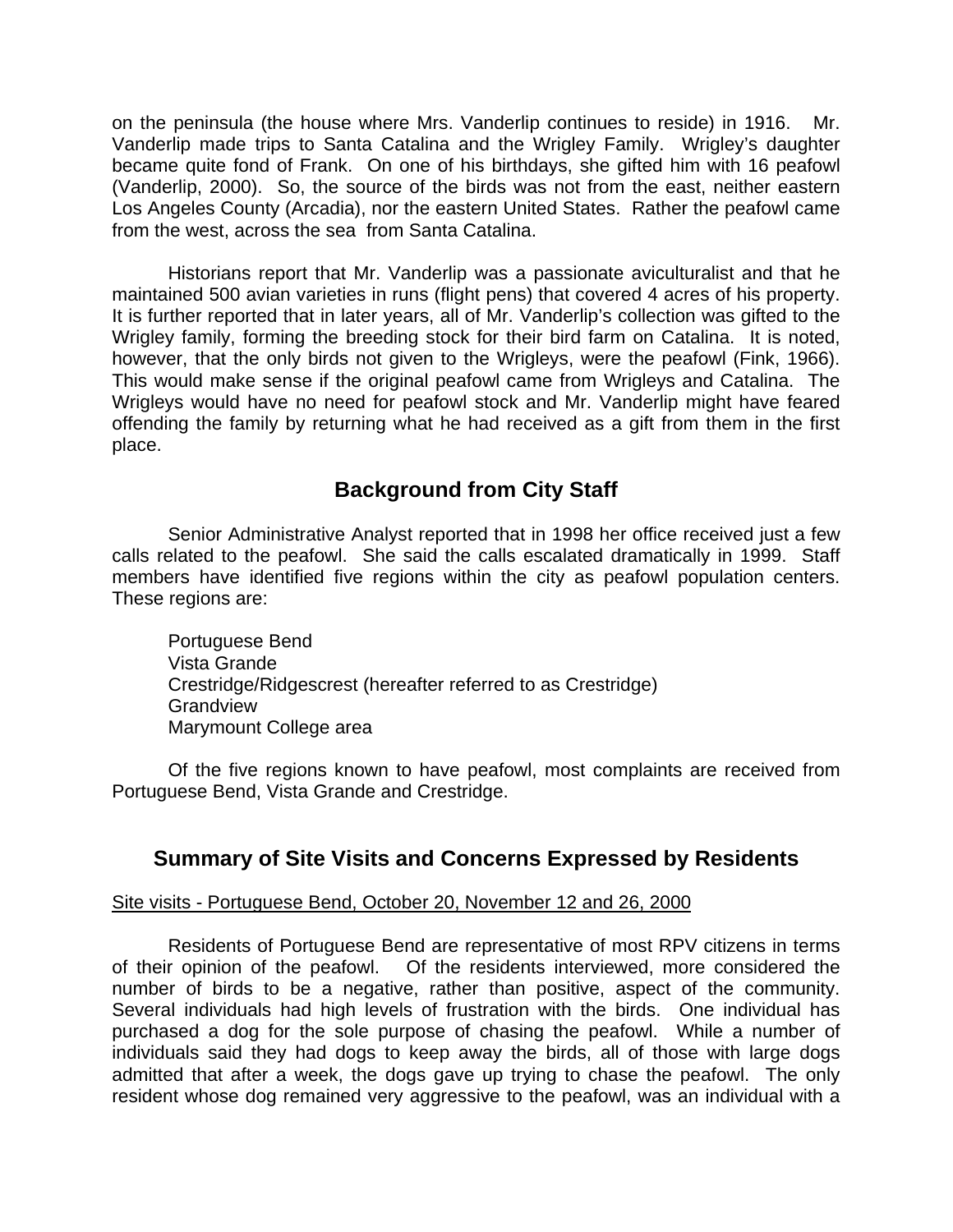small, feisty, and "yappy" canine. Many residents were not at home during our visits, but there were indications in their yards that they were attempting to discourage the birds (tarped fountains, spikes on patio railings, etc.). A smaller number of residents favored the status quo. These individuals enjoy the birds and do not see them as a nuisance.

There is a great deal of open space in this area. Open fields, private lanes, backyards and lots not visible from the street, all provide hiding and nesting areas for the birds. The presence of other livestock, especially horses, provides for feed spillage and open feed storage areas that provide "stolen" nutrient supplies for the peafowl.

#### Site visits - Vista Grande, October 20 and November 25, 2000

The residents we spoke with universally agreed that the birds were too numerous and supported relocation of some, if not all of the birds. They were frustrated with the destruction caused to their roofs, plants, and walkways. Over and over we heard of the need to replace roofs and we observed ravaged yards and walkways permanently stained and/or discolored. Homeowners have utilized a variety of techniques to discourage the birds, including yard sprinklers timed to go on during birds' peak feeding times, dogs, roof sprinklers, and shortening tree height in an attempt to reduce roosting spots. Numerous residents reported their suspicions that the birds were being fed at the corner of Eddinghill and Trailriders.

While basically a typical suburban neighborhood, the terraced nature of many of the Vista Grande properties offers a good deal of peafowl habitat. In attempts to prevent soil erosion, property owners have planted the steep hillsides with vegetation that has become quite thick. While these slopes are not easy for humans to navigate, they provide no obstacle to the peafowl in search of a nesting or hiding area.

#### Site visits - Crestridge, October 21, November 10 and 25, 2000

Everyone we spoke with viewed the peafowl as a problem. Methods used to discourage the birds included the aforementioned techniques, plus throwing anything and everything at the birds. We actually saw two vehicles purposefully attempt to hit peafowl crossing the road. While interviewing one citizen, we counted 28 peafowl in three pine trees in the individual's yard (5360 Middlecrest).

Although the lots in this region are significantly smaller than in Portuguese Bend, there are numerous protected "open spaces." That is, ravines and water drainage areas, with lush habitat.

# **Summary of Public Meetings**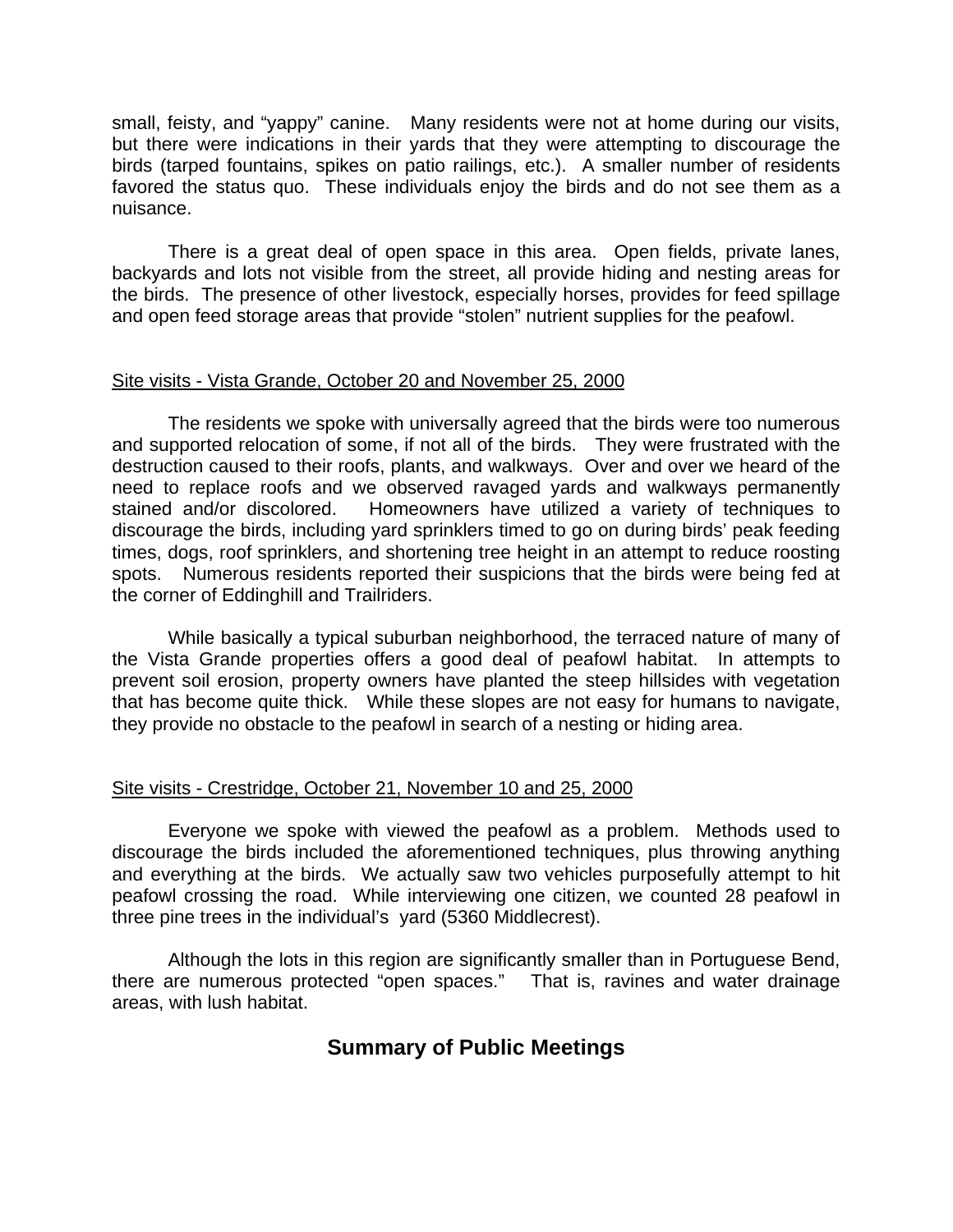The meeting held on October 19, 2000 for the residents in the Portuguese Bend region was educational and civilized. Participants included recent (late 1990s) and long term (1950s) residents. Several of the latter group were able to recall when the peafowl were restricted to the Vanderlip Estate. Residents complained that the birds scream between April and September, destroy new plant growth and new plantings, break tile roofs, soil roofs with droppings, preclude seeding lawns (must by more expensive sod instead), make sleeping at night impossible due to birds landing on roof and screaming), prevent families from having their children play on lawn due to profuse droppings, and necessitate radical tree pruning and removal in attempts to eliminate roosting sites. Many pointed out that the City's list of suitable plants was not useful. They agreed that the peafowl might not "enjoy" certain plants, but said they would greedily "sample" most anything until they found it was not to their liking. Residents were clearly distressed by the number of birds. One individual declared she would prefer having skunks to the peafowl. She said she was forced to run her air conditioning all night, to drown out the peafowl screams. Only one couple in attendance were pro-peafowl. They said they had actually moved to RPV because of the presence of the peafowl and of wildlife such as skunks and squirrels. While these individuals said they found the birds "amusing," they admitted that the birds were a legitimate nuisance to others.

Unfortunately the meeting held on October 20, 2000 in the Silver Spur area had a very different and negative tenor. The citizens who attended this meeting were predominantly Crestridge and Vista Grande homeowners. Of the twenty plus in attendance, two individuals and one couple were very pro-peafowl. One resident said she purchased her home because of the peafowl and hates to see them thinned. Another said he likes the birds and volunteered to help with relocating some of the birds to the Wildlife Waystation. The wife in the pro-peafowl couple said she loves the birds, but thinks thinning the population is acceptable since currently people are killing them. Her husband attributed the problem to a lack of open space. The remainder of the crowd felt there were too many birds and favored thinning to complete removal. Their complaints included: noise, droppings, agitation of pets, potential for health problems, destruction of ornamentals and vegetables, birds walking into homes, people who feed the birds, and the hostility created between neighbors because of the birds (including threats of physical harm). Those disturbed by the birds have tried a variety of deterrents, including water guns with 50 feet trajectory, deer repellants, and bamboo stakes with white string around plantings. These same individuals had ideas about other solutions and wanted to know about the feasibility and efficacy of: collecting the eggs, egg auction, and caponization of peacocks.

# **Assessment of Peafowl Population Numbers, Territories, and Hot Spots**

**Portuguese Bend**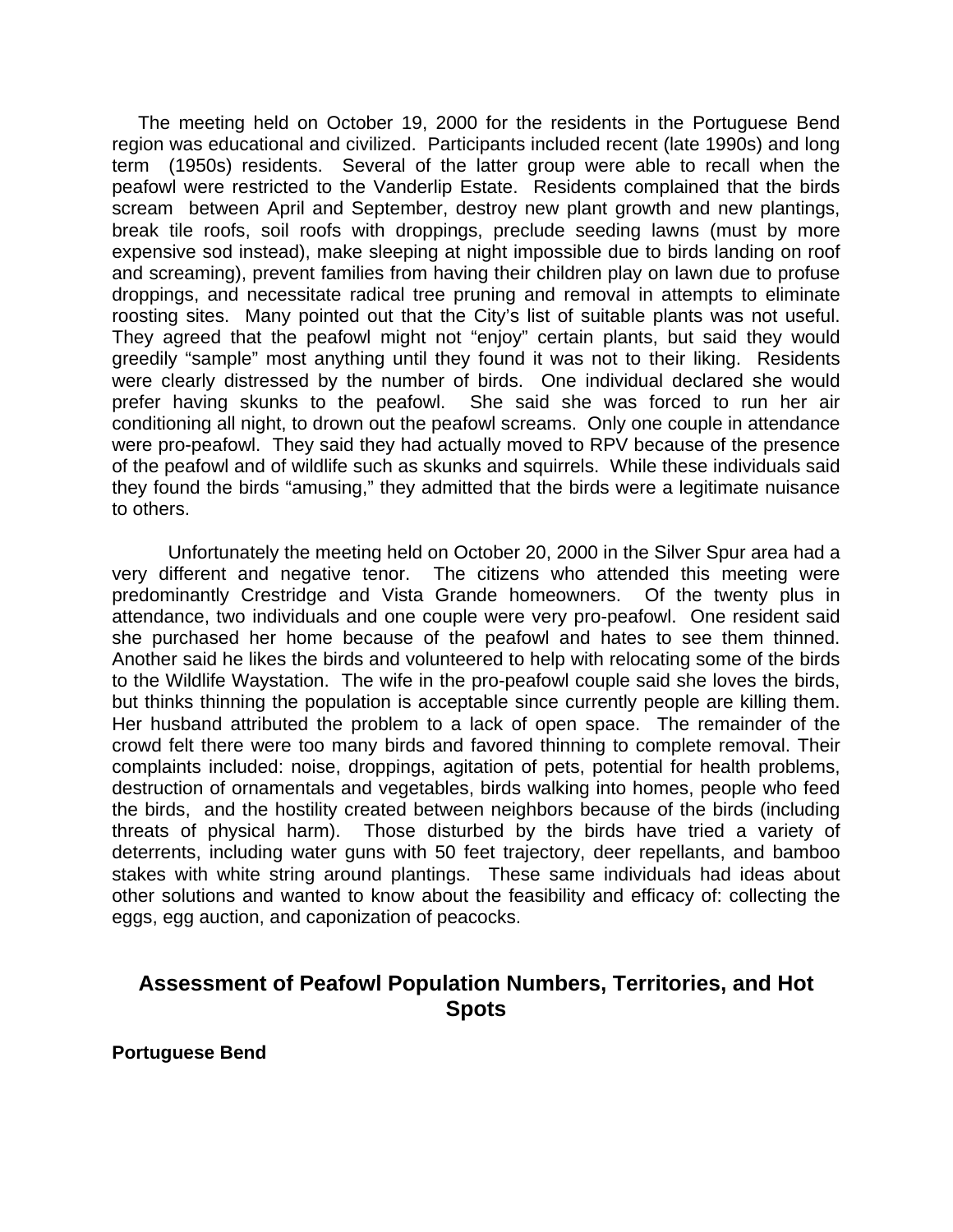The populations were surveyed on November 12 and 26, 2000. Four distinct flocks were identified and described. The potential for a fifth flock exists. The largest flock is Clovetree Place/Cinnamon Lane. The 34 birds roost in the pines at 11 Cinnamon Lane, at the juncture of Clovetree Place and Cinnamon Lane (see Figures A1,2,3, 4,5,6, and 7 in Appendix A). The resident at 11 Cinnamon stocks feeders with chicken feed for the peafowl. During the morning hours the birds feed in an open pasture and at 3 Clovetree (see Fig. A8), on their way to 6 Clovetree (Fig. A9&10). At 6 Clovetree they preen on the back patio of the residence.

The flock at Sweetbay Rd. is the second largest. At anyone time 19 fowl were observed near 30 and 31 Sweetbay Fig. A 11,12, &13). A few of these birds may be strays from Clovetree/Cinnamon, but at least 15 reside predominantly along Sweetbay. Daytime activity for the birds includes rather random dispersal along Sweetbay towards Peppertree Lane. The birds return down Sweetbay in an equally random fashion during the afternoon. The birds roost in the large pines at 32 Sweetbay (Fig. A14&15).

Approximately 10 birds make up the flock on Limetree Lane. It was difficult to survey the birds in this region due to the steep hills, thick underbrush, and limited views of residences Fig. A16&17). No preferred roosting site was observed.

The flock at Thyme Place is made up of 8 birds. Thyme Place begins at the juncture with 5 Cinnamon Lane. Birds were seen roosting in the large pines at 5 Cinnamon. They roost in the eucalyptus behind the terminus of Thyme Place (Fig. A18&19) . The residents at 8 Thyme Place (Fig. A20) do not specifically feed peafowl, but feed songbirds. They admitted that the peafowl find plenty to eat in their yard.

A total of 9 birds was observed feeding in a pasture at Vanderlip and Narcissa (Fig. A21) during the first count. The birds could not be found during the second count and it was suspected that they were up Vanderlip Rd., a private road to which we did not have access.

The Portuguese Bend flocks tended to stay in their own sections of the region. The counts made on the two dates were nearly identical, differing by one or two birds. Not including the numbers for the presumed Vanderlip Rd flock, we counted 67 birds. Given the abundant habitat present for hiding and the areas we could not enter, it is our opinion that there are 70-80 birds or more in Portuguese Bend.

#### **Vista Grande**

The populations were surveyed on November 25, 2000. Two main flocks were observed. The larger flock, estimated at 24 , centers its activity around Eddinghill and Trailriders. The birds in this flock roost in the large pines along Trailriders Drive. More precisely, they roost at the property line of 28310 and 28318 Trailriders (see pines on the right hand side of Fig. A22), near the intersection of Trailriders and Ambergate Drives. During the day they move down the hill, divide into smaller flocks, and then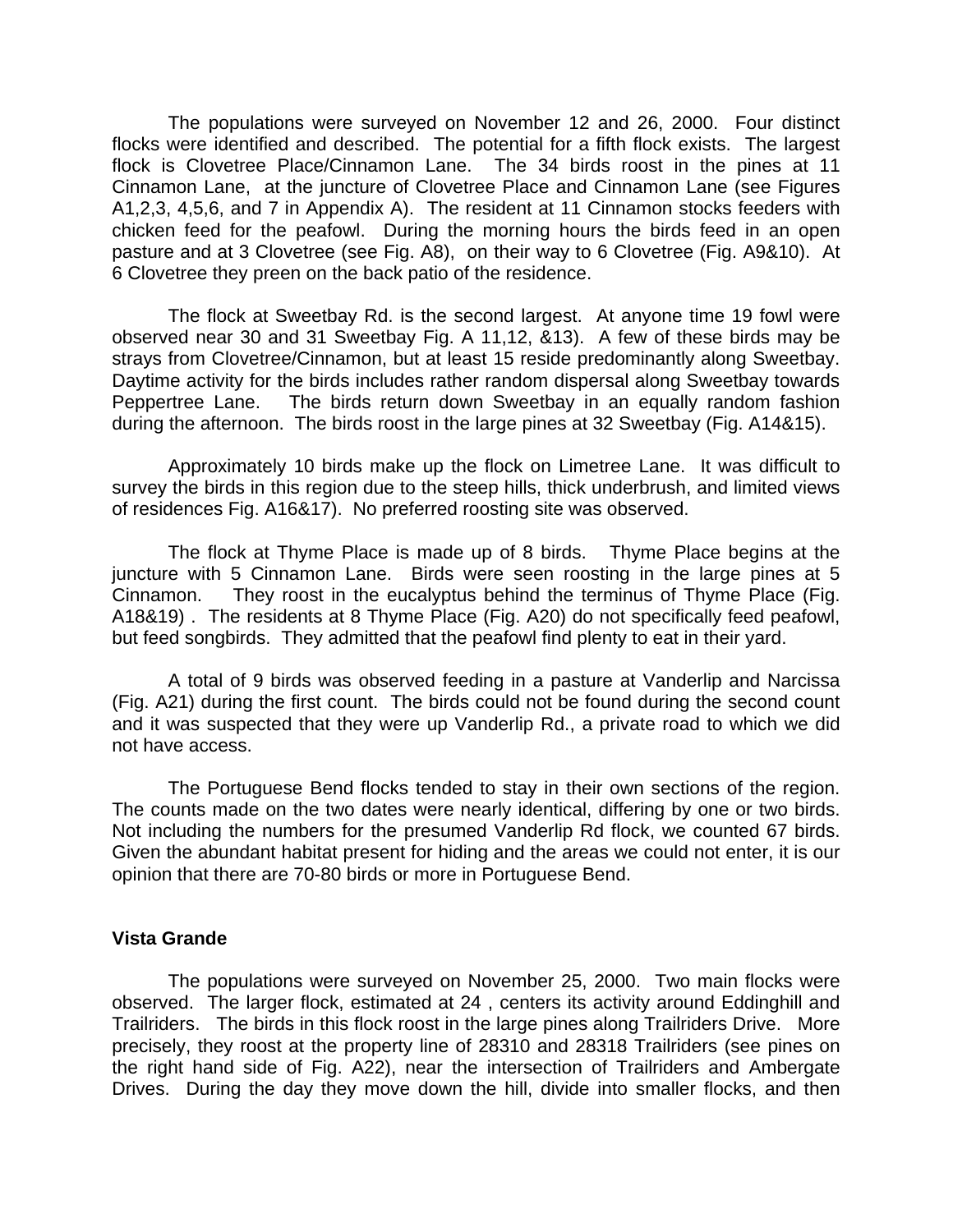reassemble at dusk. The birds frequent the residences along Ambergate, Larkvale, Hedgewood (Fig. A23), Eddinghill, Trailriders, Blythewood, and Golden Meadow Drives. The most activity centers around Eddinghill and Trailriders. The suspicion of residents that there are feeding stations at Eddinghill and Trailriders is probably accurate. The birds seem more attached to this spot, for no apparent reason, than any other part of the neighborhood.

The smaller flock of approximately 5 peafowl, roosts in the large pines on Brookford Drive (see pines at rear of Fig. A24). During the morning the birds make their way down Brookford Drive, perching on roofs and balconies (Fig. A25&26). The birds spend the rest of the day up the hill in the backyards of Braidwood Drive homes.

#### **Crestridge**

The populations were surveyed on November 10 and 25, 2000. The largest flock in this neighborhood consists of 28 birds that roost in 3 pine trees at 5360 Middlecrest (see pines at rear of Fig. A27). In the morning the birds leave the roosting area and meander down the hill. They either head directly down the road or cross the ravine and follow the crest of the hill. Most morning activity is centered around 5350 Middlecrest (Fig. A28,29, & 30) until 9:30 AM. After that the birds move (Fig. A31,32, & 33) to 5330 Middlecrest (Fig. A34). After 11 AM the number of observable peafowl decreases. They are probably preening and sleeping in area backyards. A vehicular survey revealed that this flock divides into three during the day. These smaller groupings consisted of 13 peafowl at 5350 Middlecrest (driveway, roof, and landscaping); 9 peafowl at 5417 Middlecrest (front yard); and 2 peafowl on roof admiring their reflections in the windows of 28879 Crestridge (Fig. A35 & 36). In the late afternoon (~3:35 - 4:35 PM) 18 birds can be observed in yard of 5350 Middlecrest (patio, fountain, vegetation, roof, front door). By 4:45 PM the three groups have merged back into one large , loose flock of 29 located between 5330 and 5350 Middlecrest. Several residents reported that the birds are being fed at 5330 Middlecrest. In addition, there are two peacocks in the Middlecrest area that remain separate from the large flock in the day and appear to roost at a different location.

There is a flock of 8 birds in the Scotwood Drive area. In all, 38 birds were counted in Crestridge.

#### **Grandview**

No site visits were made to the Grandview area. Only one complaint about peafowl in this area has been registered with City Staff. That one resident on Lightfoot Place reported seeing birds for a few years, but has seen more since August 2000.

#### **Marymount College area**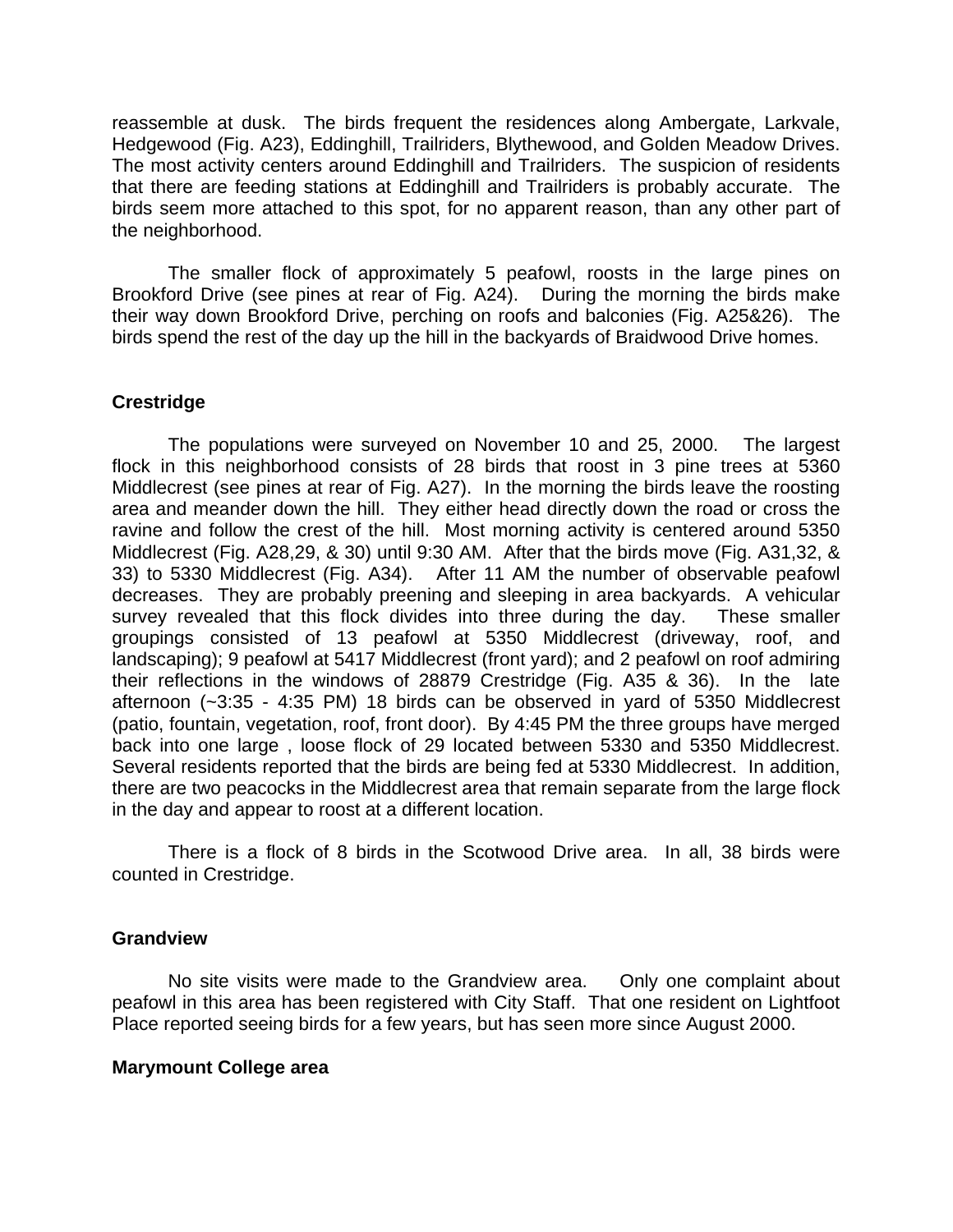No site visits were made to the Marymount College area. Again, only one resident registered a complaint about peafowl. The resident is from Seaclaire Drive.

#### **Spread of Peafowl on the Palos Verdes Peninsula**

Pre-1913 there is no evidence that any peafowl were on the Palos Verdes Peninsula. Peafowl are not native to this continent, so there would have been no indigenous birds and there is no documentation of any being kept by the area's early residents. The period between 1913 and 1937 encompasses the time that Frank A. Vanderlip was involved with the Palos Verdes Peninsula. Sometime in this period, he became the owner of the area's first peafowl.

Long term residents of Portuguese Bend indicate that in 1960 the only peafowl on the Peninsula were at the Vanderlip Estate. Residents of equal tenure in the Crestridge area, report that in 1960 there were peafowl at what they refer to as the cut flower farm at the Shultz Ranch. Mr. Stephen Shultz (2000) has indicated that the flower farm was actually operated by tenants, the first of those being the Yoshioka Family. Mr. Shultz points out that neither his family, nor the tenants, "kept peafowl," but rather that the flower farm provided a "walk through breakfast and lunch" for the birds coming down Johns Canyon Road.

One Portuguese Bend resident recalled that sometime after 1960, the Mayor of PVE, Roessler, wanted to have peafowl in his city. H.F.B. Roessler was Mayor of PVE from1940-1965 (Heslenfeld, 2000), so it can be assumed that the peafowls' advent to PVE occurred between 1960 and 1965.

By 1976 the peafowl were in the Portuguese Bend Community. Vista Grande residents remember no peafowl in their region in the 1960s, but many remember the advent of a few peafowl by 1985-90. One resident remembers seeing the occasional bird in 1974.

 In 2000 San Pedro residents, in the area northeast of Palos Verdes Shores Golf Course and southeast of San Pedro Park, report that there is a flock of 12 peafowl on Grandeur Drive. They indicate that birds are seen in the canyon above Mermaid Drive. A three year resident on Grenadier in the South Shores area of San Pedro says peafowl were present when he arrived. He feels the numbers have increased recently.

From the little written history on the topic of the peafowl, supplemented with the oral history we were able to collect, our theory as to the spread of peafowl on the Peninsula is as follows. Prior to Frank A. Vanderlip's arrival on the Peninsula in 1913, the area had no peafowl. Sometime between 1913 and 1927, Vanderlip acquired the peafowl. An accomplished aviculturalist, Mr. Vanderlip managed all his birds. It is recorded that he had acres of flight pens on his property. Before his death, he sent his avian collection, all but the peafowl, to the Wrigleys on Santa Catalina. Undoubtedly his heirs had less interest in the birds than did Vanderlip. It was probably after his death, that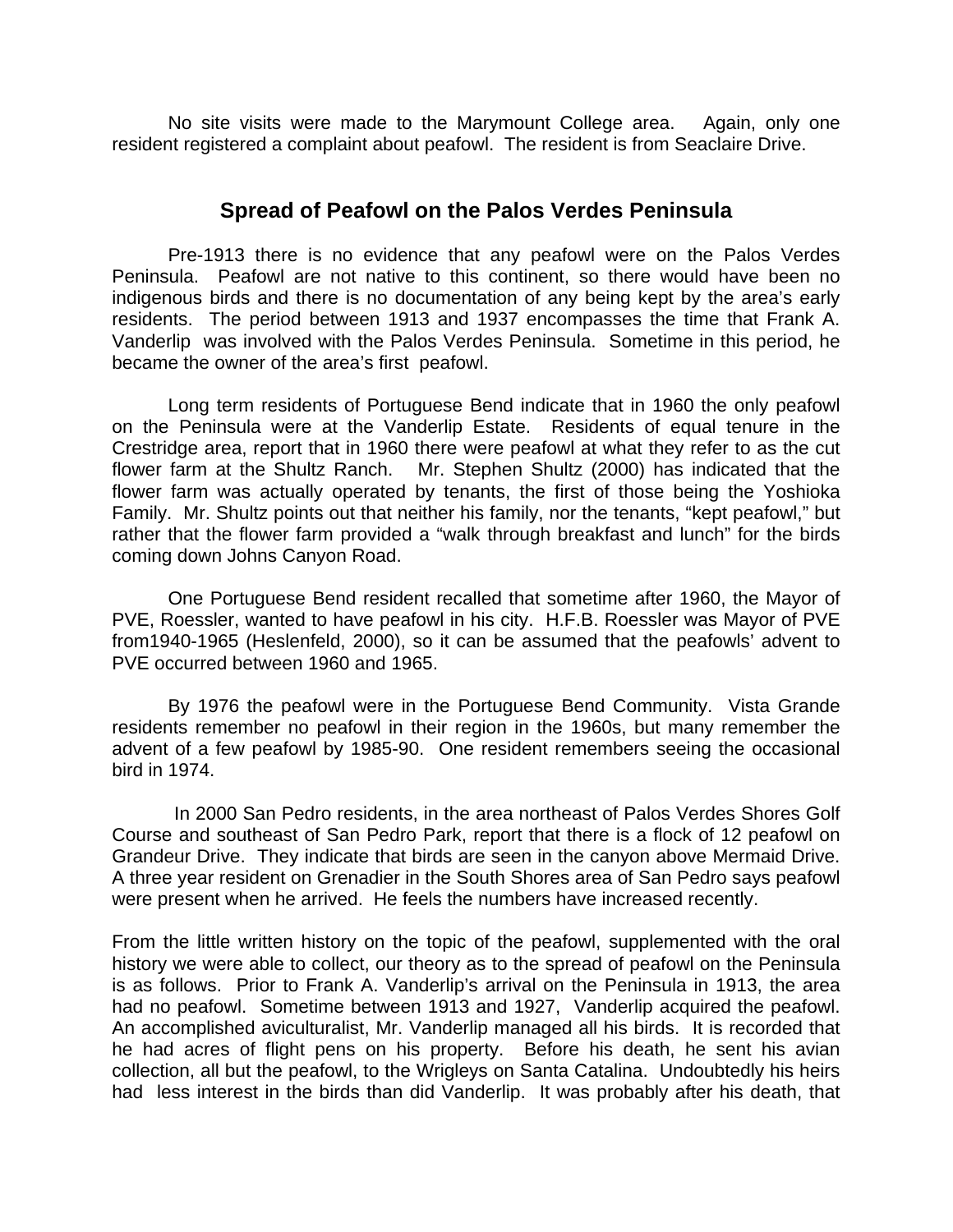the birds started to roam. The birds' territory first appears to have expanded into Johns Canyon (circa. 1960). It is alleged that PVE Mayor Roessler wanted to have peafowl in his city; we guess that he had some peafowl physically moved to PVE in the 1960-65 period. From PVE the birds had an easy trip to Vista Grande, where they were first seen  $\sim$  1974. Long term residents of Portuguese Bend, report that aside from the peafowl at the Vanderlips, they did not see any birds until 1978. Those birds most likely came directly down from the Vanderlip estate. Why did it take so long for the birds to make the short trip? Our only thought is that their leaving the estate might have coincided with a decrease in attention by the caretaker(s) at the Estate (possibly, a case of aging and decrease in activity). After 1988 the birds arrived in Crestridge; this was probably an expansion of the birds that had taken up residence in the Johns Canyon area. Peafowl are now in the South Shores region of San Pedro. It seems most likely that they spread from Portuguese Bend.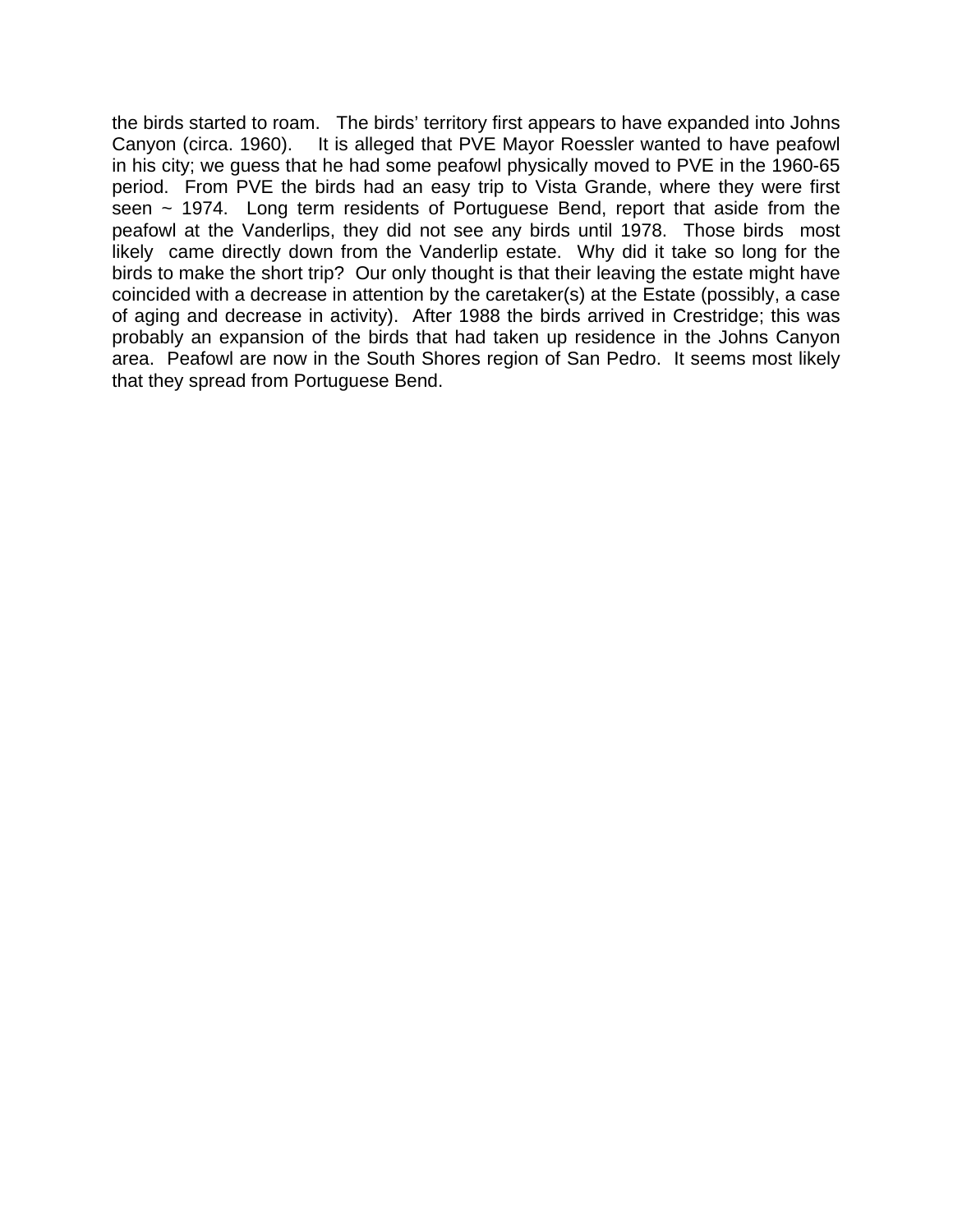## **Communications with Staff at Adjacent Municipalities**

In the late 1970s/early 1980s the City of Palos Verdes Estates (PVE) realized that they had a peafowl problem. The City Council held numerous meetings on the subject and decided to zone two areas for peafowl. Those two regions are Lunada Bay and Malaga Cove. The number of peafowl to reside in each area was set at 22 birds, with no minimum number specified. The specific document was drafted by former City Manager, Gordon Seaburg around 1982.

Originally PVE contracted with the Society for the Prevention of Cruelty to Animals (SPCA) to annually canvas the populations. If an area's population exceeded the maximum number, the city would trap birds on city property. They used cage traps with cat food and relocated the birds to a hill in PV.

PVE staff eventually found a couple of reputable recipients, ranchers in Hemet and Paso Robles. They can relocate somewhere under 100 birds to these locations. One current problem for PVE is that the SPCA no longer offers field services to count animals. County Animal Control has that charge, but lacks the resources to do it. PVE is considering having the Boy Scouts count the birds. No counts have been done in four years.

PVE residents estimate that there are currently 60 birds in Lunada Bay and 40 in Malaga Cove. Staff verified 30 birds in one resident's yard. PVE police officers currently do the trapping, still using wire cage traps and cat food. They report that it is slow and inefficient. They are constantly trapping and trap 2-3 birds per week.

PVE police have trouble with some residents disrupting the trapping process. They let birds out of the traps or scare birds away from the traps. City reports numerous law suits over the years that have revolved around the birds (Dreiling, 2000).

Lynn Carlin with the San Pedro District Office of the City of Los Angeles, confirms that at least one resident has called to complain about peafowl in 2000. This is the first complaint received, at least in the last three years (2000).

Peninsula residents and RPV staff believe that peafowl are protected in Rolling Hills Estates (RHE). I reviewed a document provided by their Community Services Director, Andy Clark, to RPV staff. Highlighted in the RHE Municipal Code was 9.04.060 Wild birds - Protection. I am puzzled if this is actually the basis used for the "hands off" attitude with respect to the peafowl in RHE. As repeatedly stated in this report, peafowl are NOT wild birds. In my opinion, the wording of this municipal code does not apply to peafowl. I was unable to speak with Mr. Clark, as he was on holiday.

The City of Rolling Hills (RH) does not have any ordinance protecting the peafowl. However, residents are encouraged not to interact with the birds and the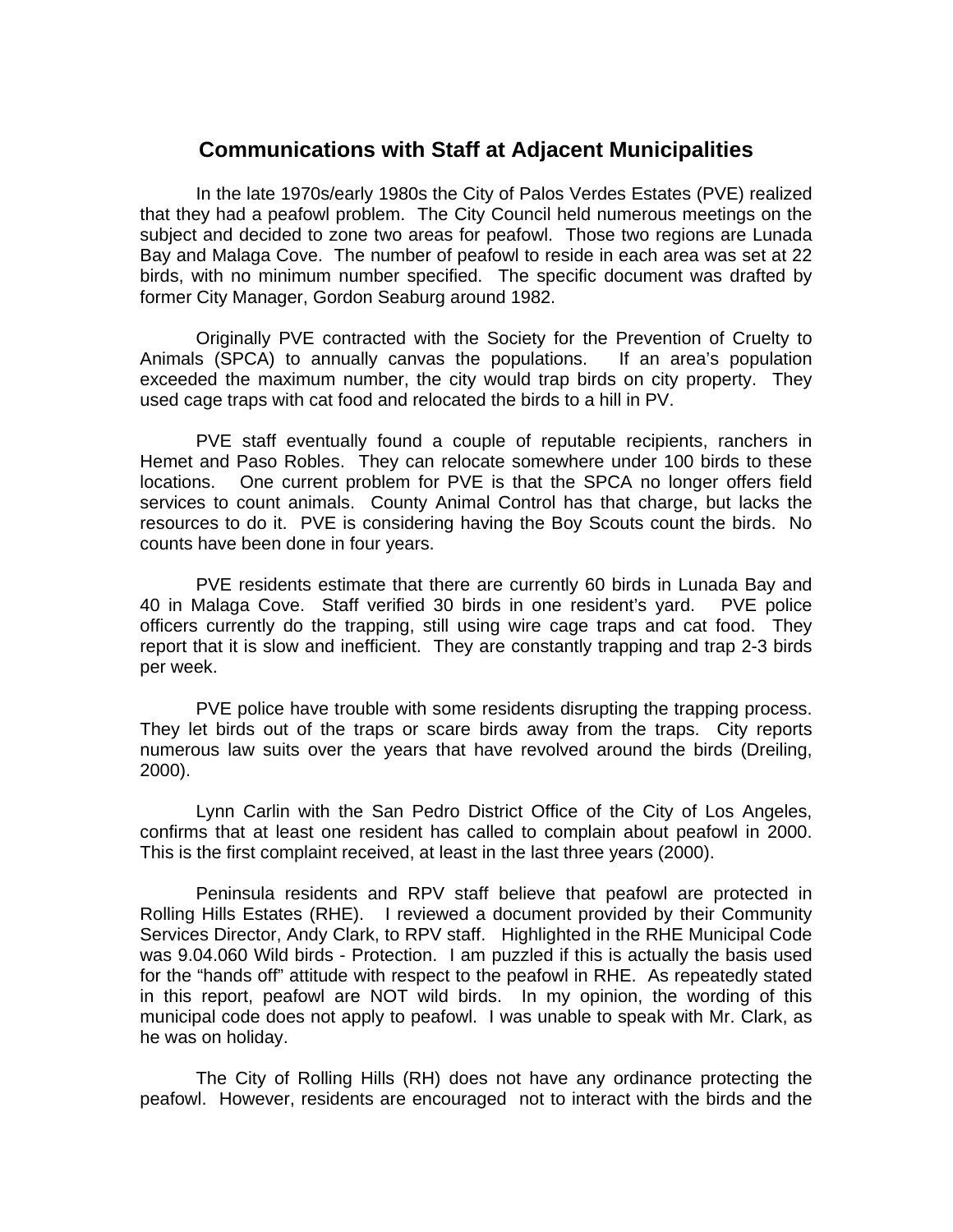City circulates materials intended to help residents who do not like the birds, to discourage the birds from visiting their property. I was unable to discuss the matter with the RH City Manager, but he did communicate with RPV City Manager Evans and indicated that they do not think they have a peafowl problem.

## **Peafowl's Current Impact**

Property damage attributed to the peafowl includes: roofs, vegetation, autos, and pavers/brick walkways. We observed countless yards where plantings were decimated and some where all landscaping had been killed. We also saw the permanent stains and discoloration on walkways and brick paths. Peafowl were frequently seen on roofs and we heard report after report of residents having to replace roofs. We were also told of damage to auto paint jobs. It is common knowledge that the birds can destroy roofs and their penchant for gazing at their reflection in a windshield is also well known. We have no reason to doubt residents' claims of roof and auto damage.

Erosion is a well known problem along the Southern California coast. We saw significant evidence in Crestridge and Portuguese Bend of erosion caused by the birds. Erosion was common in areas that they used as "trails," or in areas where they scavenged for food.

Nuisance complaints revolved around noise, fecal material, and emotional distress. Peafowl gained popularity on estates and ranchos, not only for their plumage, but for the early warning call they gave when strangers approached. Unfortunately, their scream is made throughout the breeding season, whether or not human intruders are present. Peafowl are large birds and consequently, their droppings are large. Organic evidence of the birds was seen all over RPV - on roofs, patios, decks, lawns, and walkways. The emotional distress that the birds cause some residents is real.

Traffic disruption definitely occurs because of the birds crossing public roadways. Traffic stoppage at the Eddinghill and Trailriders intersection is not uncommon.

Several residents reported that the presence of peafowl in a neighborhood, decreases the property value in that neighborhood. We were unable to speak to any real estate agents who could confirm that for us. Certainly for a homeowner who does not like the birds, what s/he feels is the value of the property would decline if peafowl are present. We did hear of residents who sold their homes, accepting defeat in their battles with the birds. However, we also heard directly from residents who said they specifically bought in RPV because of the presence of peafowl and other animal life.

We heard numerous accounts of renters leaving RPV because they could not cope with the peafowl. We have no reason to doubt these accounts. If actual property owners sell and move because of the birds, there would be even more reason for someone without equity in the property to relocate.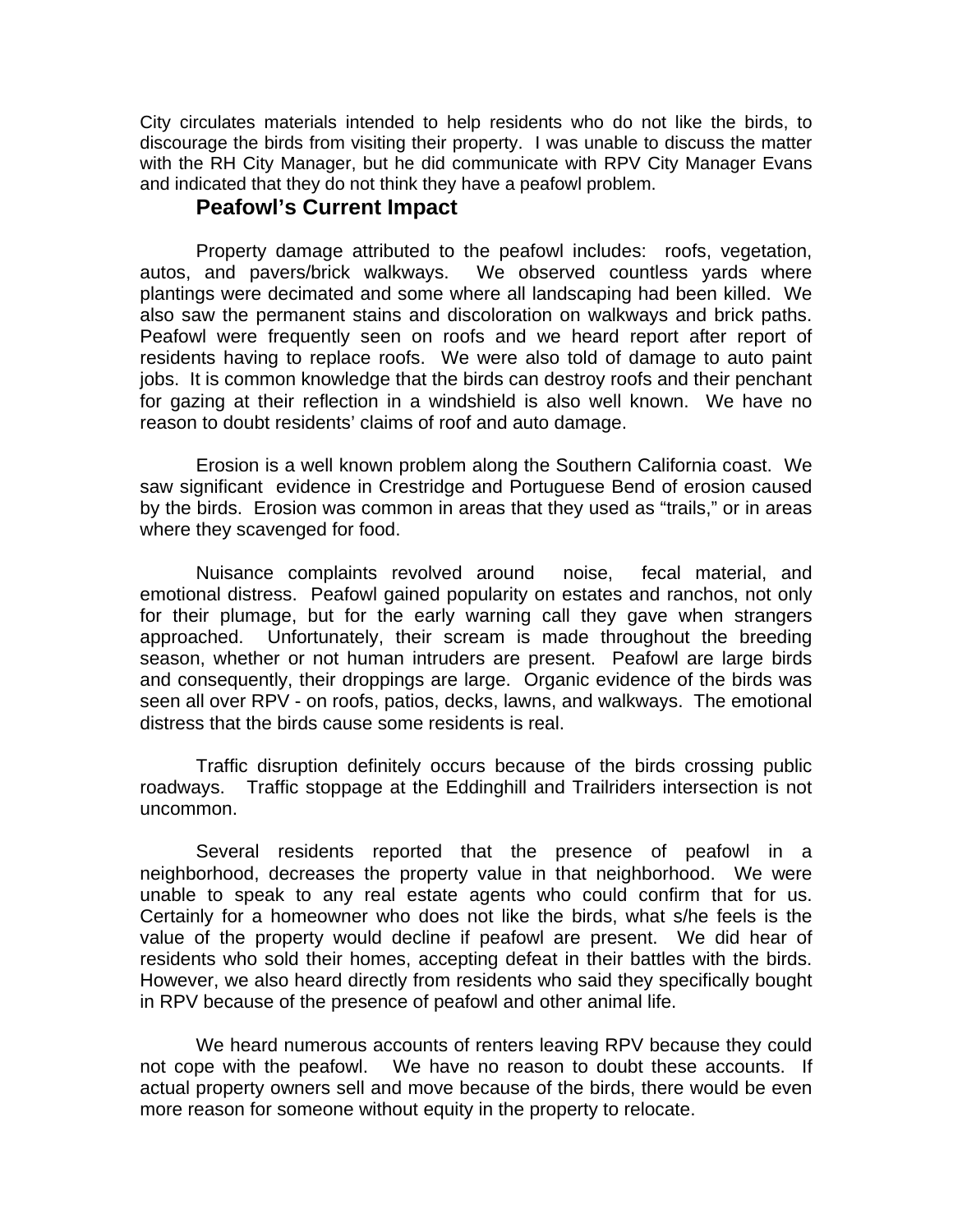The presence of the birds definitely contributes to neighborhood discord. Unfortunately, we were first hand witnesses to most acrimonious behavior when neighbors on opposite sides of the issue were in the same area. Homeowners frequently were reluctant to express their opinions, for fear of retribution from neighbors with opposing views.

# **Availability of Adoptive Homes**

At one of the community meetings, several residents showed support for relocating trapped peafowl to the Wildlife Waystation. Located at 14831 Little Tujunga Canyon Rd. in the Angeles National Forest, Wildlife Waystation has provided homes for lions, tigers, primates, bears, foxes, exotic birds, raptors, wolves, llamas, coyotes, native wildlife, and other animals.

In researching the facility, I found out that the California Department of Fish and Game (CDF&G) temporarily closed Wildlife Waystation on April 8, 2000. Several violations were alleged and the facility was prohibited from taking in any new animals. On December 7, 2000 I visited with Lt. Marvin Ehee of CDF&G. He told me that the Waystation had numerous problems, but that the more serious problems have been corrected. Evidently, the main violation was discharging animal waste into a canyon and stream. Lt. Ehee felt that within the next 2 weeks, that would no longer be a problem. He anticipated that the Waystation would get their Conditional Rehabilitation Permit back on January 1, 2001. When I questioned him about the Waystation's ability to provide homes for the peafowl, he replied that the Waystation did not need any special permits for the peafowl since they are domestic animals. He said the only concern would be the contribution to overall numbers and the accompanying waste production.

On December 13, 2000 I spoke with Martine Collette, the founder of Wildlife Waystation. She said they had taken birds from the Peninsula before when Los Angeles County SPCA did the trapping. She reported that the Waystation is still under a cease and desist order. When that is lifted, they would have no problem taking the birds.

In addition, we located a poultry fancier in Riverside County who currently breeds peafowl. She has empty flight pens and would be willing to provide homes for more birds. We also have entree to 4-H poultry families in Southern California who are able to provide homes for additional birds.

When working with other municipalities, we have experienced success in locating suitable adoptive homes, by running advertisements in certain publications. Those responding are interviewed to ascertain their bird experience and ability to adopt the fowl we are relocating.

# **Management Plan**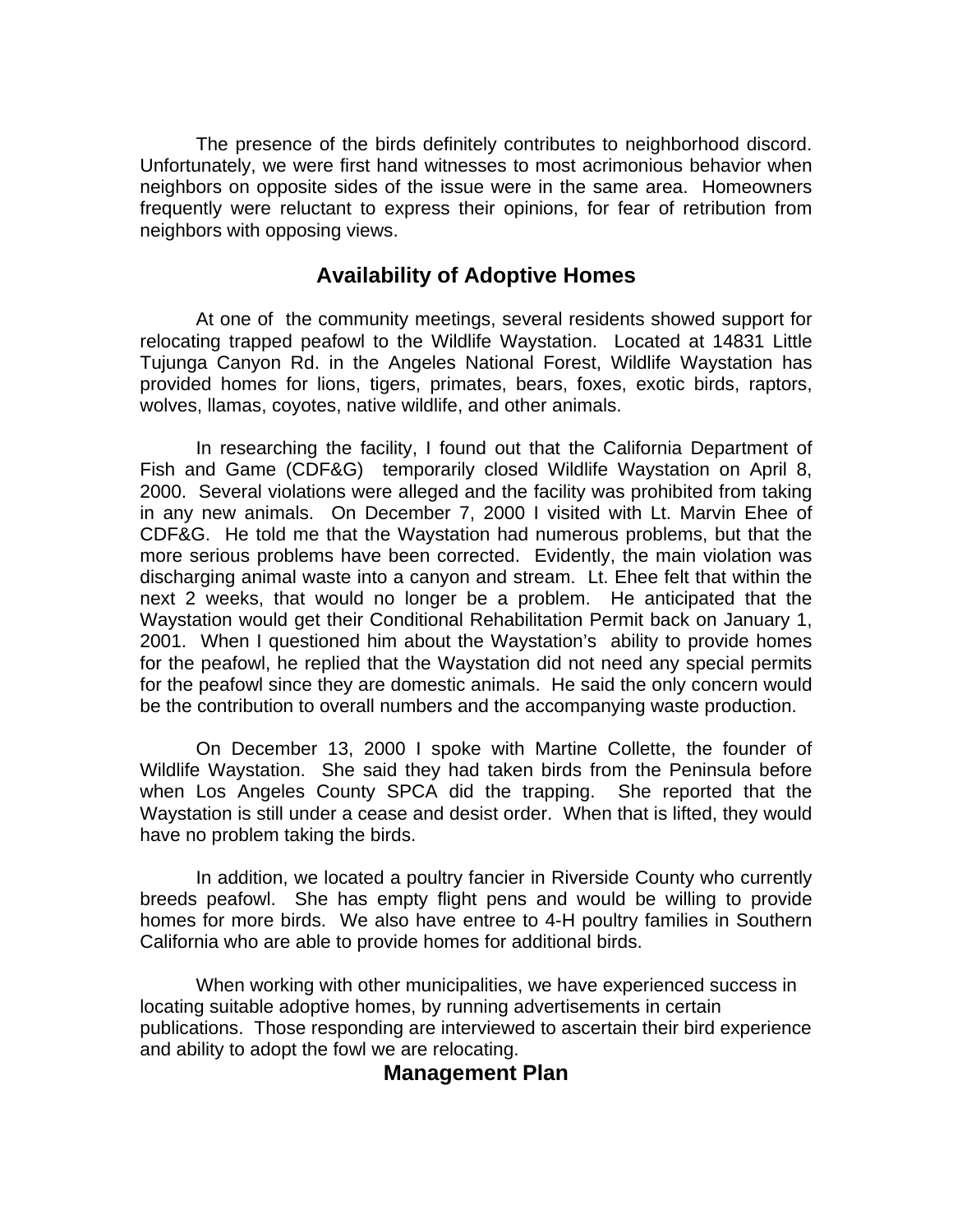Our actual bird counts were 67 (Portuguese Bend), plus 29 (Vista Grande), plus 38 (Crestridge), for a total of 134 peafowl. We estimate that there are probably 70-80 in Portuguese Bend. Although we did not count in Grandview or Marymount College area, to have complaints, we would estimate that there are a minimum of 5 birds in each area. Including those birds likely to exist, but not actually counted, the total increases to 157. This should still be seen as a conservative estimate. As mentioned before, the Peninsula is rich in habitat that provides excellent hiding spaces. In addition, some birds may never have emerged from private backyards during the periods of our visits and therefore, were never counted.

Usually a much stronger term than "nuisance" is used to describe the peafowl. However, the legal definition of nuisance, an activity causing unreasonable and substantial interference with another's quiet use and enjoyment of property (Hamilton, 1992), seems to describe the birds' relationship with many residents of RPV. It should be noted that according to the Los Angeles County Code - Animals, it is a misdemeanor for the owner of an animal to fail to control his/her animal. That includes allowing the animal to run at large on any street, public place, etc. and allowing the animal to enter in and remain on the private property of another (see Title 10.32.040). Therefore, if anyone claimed ownership of the peafowl on the Peninsula, that individual would be in violation of the County Code and would be required to properly control the birds on his/her property. It is peculiar, that just because no one claims ownership of the birds, RPV property owners have inflicted upon their property damages that they would normally be protected against.

Why is there a problem? There are several answers. The first is that no one is responsible for the birds and no one can nor attempts to control their movements. In addition, most of the areas where complaints are common, are neighborhoods where all property is either private homes or public thoroughfares. Therefore, since the birds belong to no one, they are constantly trespassing. As mentioned in the Historical Background section of this report, peafowl have traditionally been maintained by the wealthy with large estates upon which the birds can wander. In their native lands, overpopulation of the birds has been addressed by hunting.

Residents' suggestions to control the population by use of the following methods would be ill advised and/or illegal. Caponization of the peacocks would involve a surgical procedure to remove the testes of each male. In addition to being labor intensive, this would result in males that no longer have male plumage. Addition of a male sterilant to feed should not be considered. It would be impossible to control what creatures consumed the feed and what predators consumed the subsequently feminized peacocks. This tactic could have disastrous consequences relative to other animals in the food chain. At least one resident has offered to have the peafowl relocated to her/his property.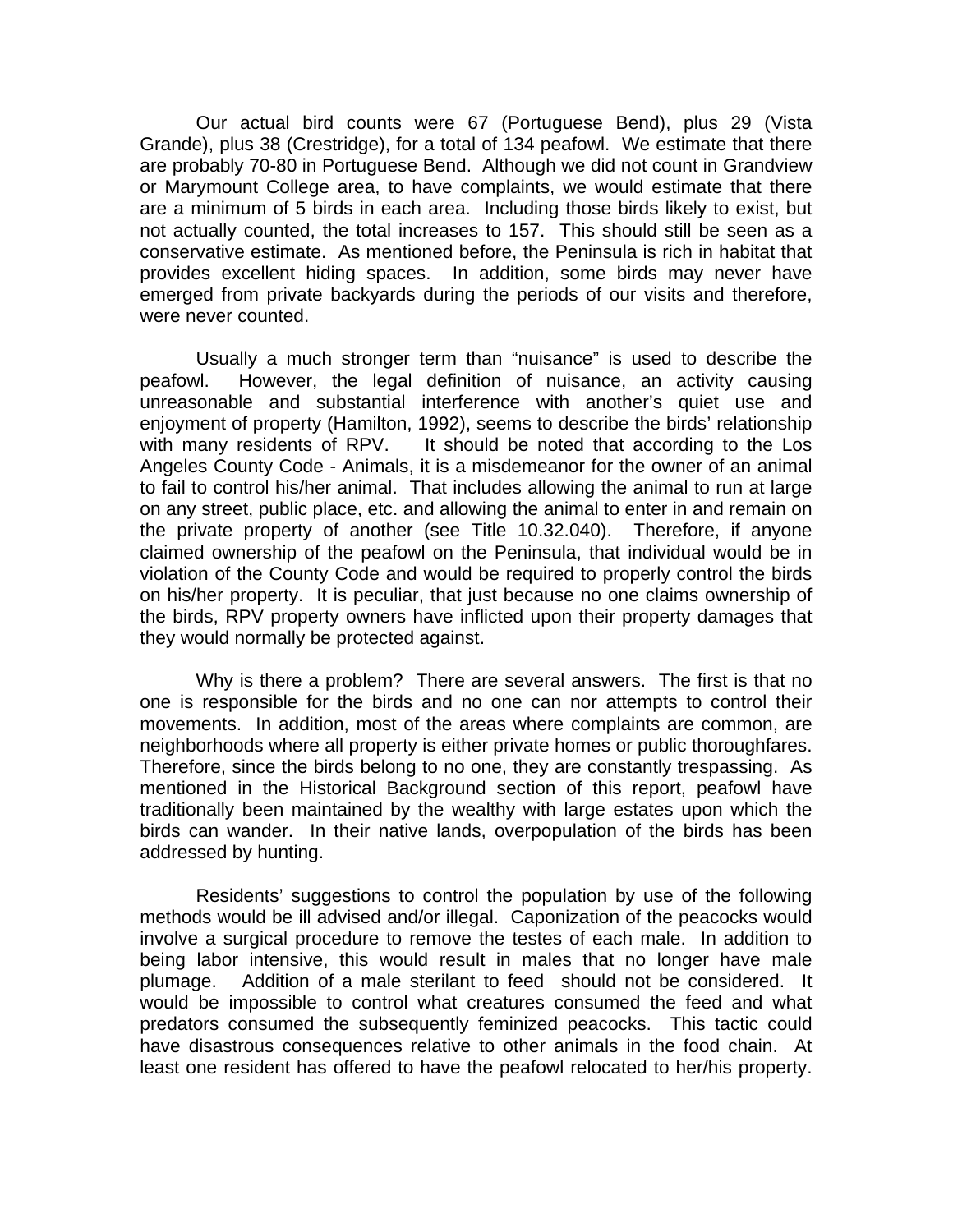Due to the birds' penchant for wandering, this would not be an appropriate plan, unless that individual has vast, completely confined flight pens.

What is an appropriate number of birds for RPV? In terms of bird welfare and private property rights, the peafowl should not be wandering at will. It is recognized that a good number of RPV residents view the birds as a community attribute and would be adamantly opposed to their removal. If complete removal were approved, could it be achieved? It would take a tremendous outlay of funds and people power to attempt complete removal of the birds. Given that most complaints come from Portuguese Bend, Vista Grande, and Crestridge, reduction in flock size in all three areas should be pursued. Specifically the largest flocks at Clovetee Place/Cinnamon Lane (34 birds) and Sweetbay (19) in Portuguese Bend, the flock at Eddinghill and Trailriders (24 birds) in Vista Grande, and the Middlecrest flock (28 birds) in Crestridge should be targeted (Appendix B). Recognizing that 1 unwanted peafowl in a private yard is a legitimate nuisance, removal of as many birds as can be trapped and relocated is advised. Preference should be given to removal of the peahens. Since one peahen can lay 30 eggs per season, the potential for one pair of peafowl to quickly repopulate an area is great.

Some residents expressed concerns about the legality of trapping the birds. Again, these are not native birds. They are domestic fowl. The appropriate authorities have been contacted and there are no statutes that would apply. We have successfully trapped and relocated numerous peafowl in the past, with no harm to the birds. Any having concerns relative to this issue should be referred to California Penal Code, Sec. 597b - General Animal Cruelty.

Excellent trapping sites have been located in all three areas with large peafowl populations. Residents have volunteered their yards as trapping sites. Trapping should begin as soon as possible, preferably before the spring breeding season.

Prior to trapping any birds, adoptive homes would need to be confirmed. Any new adoptive homes would need to be investigated. It is suggested that all those accepting birds, fill out an "adoption form" that the City can keep on file. This will help address the concerns of residents who feel the birds will be trapped and killed.

A long term management plan for the Palos Verdes Peninsula peafowl must include several components. All residents need to cooperate in terms of removing items that will attract the birds. These include, but are not limited to, pet food left outside, bird feeders, and exposed livestock feed. Any efforts to locate nests and render eggs unhatchable would have positive population control results. Eggs should not merely be removed from the nests, as this will only encourage the peahen to lay additional eggs. Rather, the hatchability of the eggs should be reduced to zero. This can be achieved by inserting a long nail into the egg, addling contents, removing nail and returning egg to the nest.

There is no question that routine trapping will be required. We suggest that the city sponsor the construction of the first traps and trapping. Neighbors can observe the proper way to humanely trap and catch birds. Birds should be relocated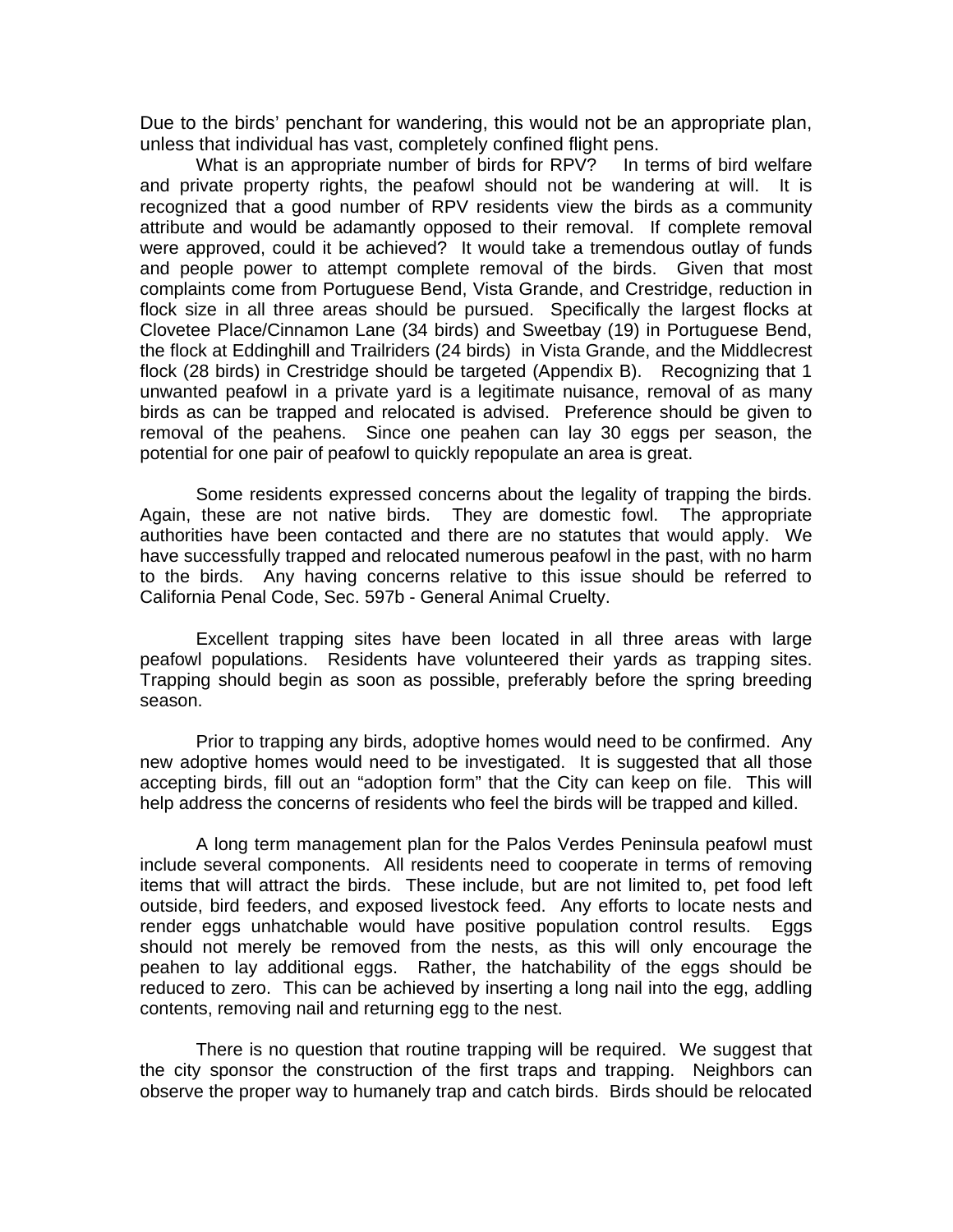to approved adoptive homes. Residents whose neighborhoods are not selected for initial trapping, may construct their own traps. This demonstration model technique is the typical training method used by University of California Cooperative Extension to introduce new practices.

Finally, all municipalities on the Peninsula must work together. It is futile for one city to attempt to reduce bird numbers, if an adjacent municipality does not also have a complementary plan.

# **References**

Bergmann, Josef, 1980. The Peafowl of the World. Surrey, England: Saiga Publishing, Ltd.

- Carlin, Lynn, 2000. Personal communication. Los Angeles City Council, District Office, San Pedro.
- Dreiling, Commander Dan, 2000. Personal communication. Palos Verdes Estates Police Department.
- Goldsmith, Oliver, 1866. A History of the Earth and Animated Nature. London.
- Hamilton, Neil D., 1992. A Livestock Producer's Legal Guide to: Nuisance, Land Use Control, and Environmental Law. Des Moines, Iowa: Drake University Law School.

Heslenfeld, Marion, 2000. Personal Communication. Public Library, Malaga Cove.

Fink, A., 1966. Time and the terraced land. Berkeley: Howell North Books.

Shultz, Stephen, 2000. Personal communication.

Vanderlip, Mrs. John, 2000. Personal communication. Rancho Palos Verdes.

Woodard, A., Vern Denton, and Pran Vohra, 1993. Commercial and ornamental game bird breeders handbook. Blaine, Washington: Hancock Publishers Ltd.

Wright, Lewis, 1920. Illustrated Book of Poultry. London.

# **Typical Questions Asked of Dr. Bradley at Public Meetings**

Q: How will the birds be housed during the trapping and relocating process?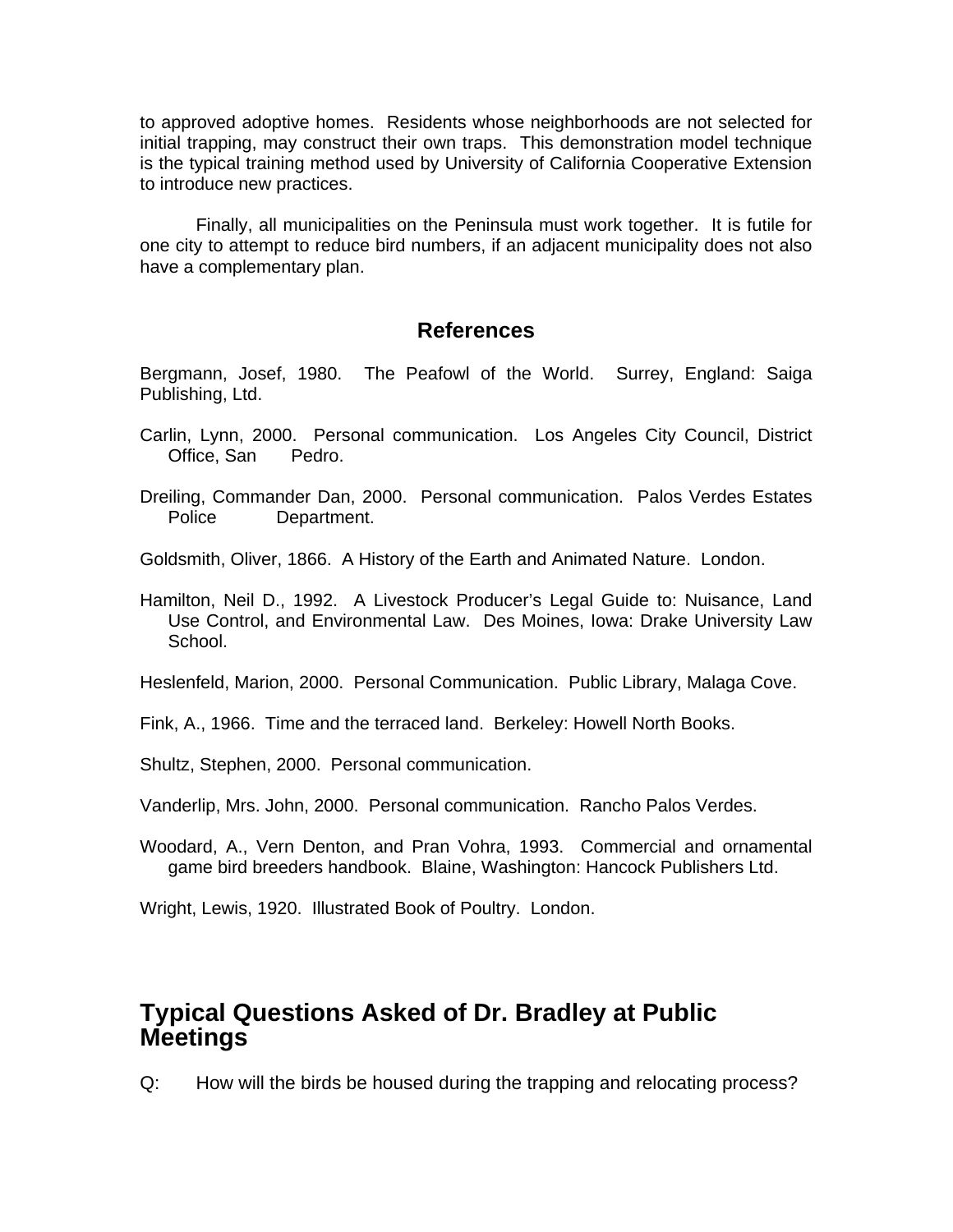- A: No housing for the birds will be necessary. All birds trapped will be relocated on the same day. The traps will be "in effect" for approximately 15 minutes; birds be placed into carriers and loaded into vehicles ready to be driven to adoptive homes.
- Q: Are there any interim solutions to keep peafowl off rooftops in a humane manner?
- A: None known. Dr. Bradley is investigating some experimental methods.
- Q: What will happen to one or more birds that are regular visitors and familiar to family members?
- A: If the family wishes to, they can check the peafowl traps on the day of trapping to identify the bird they wish to exclude for relocation.

# **Q: Would it be more effective to trap all male birds or all female birds?**

A: It is not realistic to try to trap all peafowl or all one gender. Since the reproductive capability is high, all you need is one pair to begin repopulating the City. If only peacocks remained, cannibalism would result.

# **Q: What is the lifespan of a Peahen/cock?**

- A: About 20 years.
- Q: If peafowl were given to Peafowl breeders or 4-H families, what do they do with them?
- A: Breeders sell the birds to individuals interested in owning peafowl and 4-H families raise them for competition and possibly for breeding projects.

# **Q: If no action were taken, what would be the population growth rate?**

A: The population growth rate is dependent upon various factors, length of breeding season, availability of food resources, presence of predators, etc. Peafowl have a high capability to reproduce given good conditions.

# **Q: What types of traps would be set?**

A: Customized traps designed to safely enclose up to 15 birds and for a person to hand-capture the "trapped" birds. Traps will not be commercial, metal traps, commonly associated with dog or mammal traps.

# **Q: Do 4-H families sell what they raise for slaughter?**

A: 4-H families in CA. in poultry science care/raise birds for competition and possibly for breeding projects. Currently, there is no class or market for peafowl consumption.

# **Q: How many chicks do Peahens raise?**

A: The number depends upon several variables, nutrients, predators, season, fertility of eggs, etc.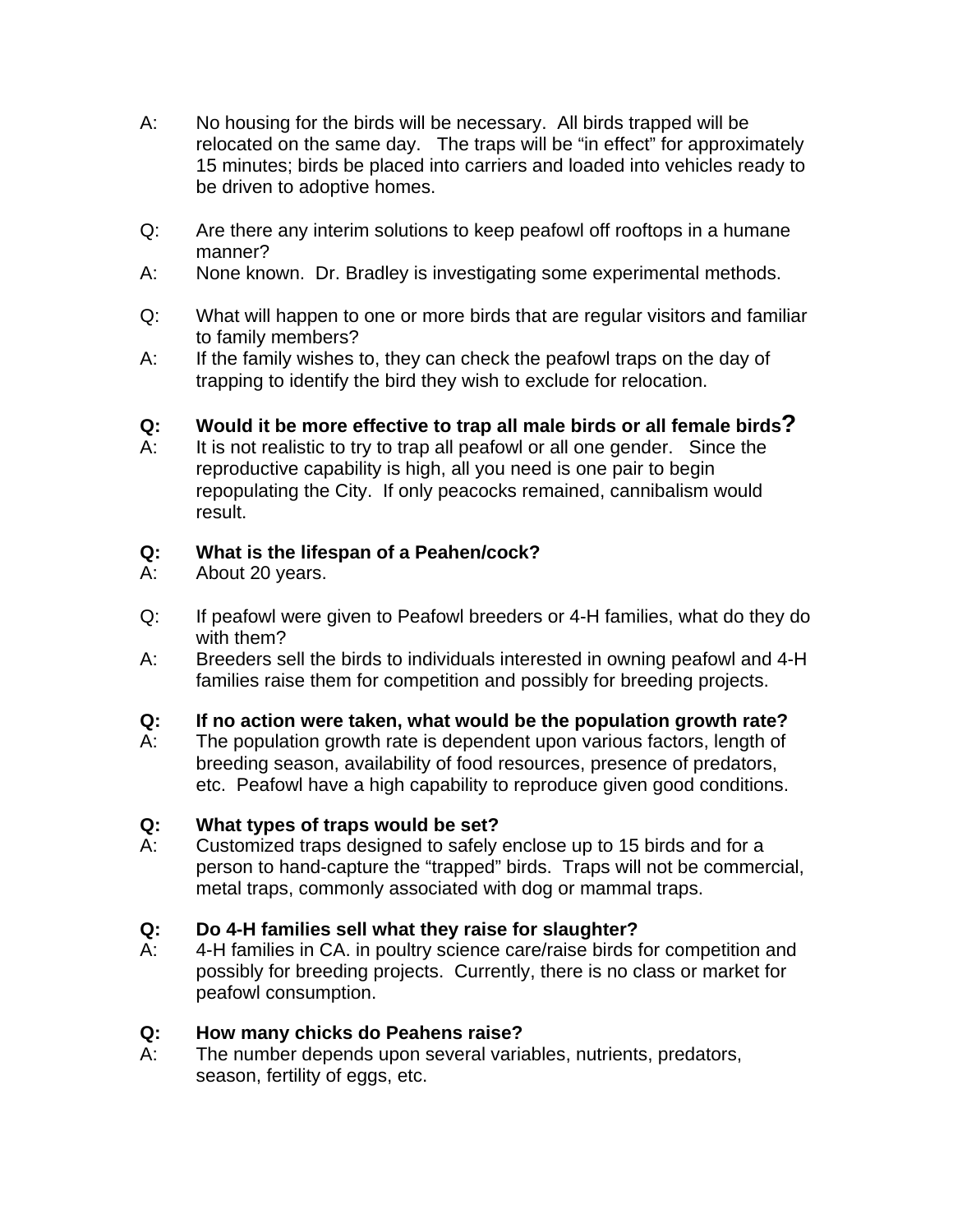## **Q: How many eggs do Peahens lay?**

A: Within one year, approximately 30 eggs, not at one time. Peahens are can lay eggs multiple times sometimes up to 3 clutches in one breeding season.

### **Q: How long is incubation of the eggs?**

- A: Approximately one month.
- **Q: How long do chicks need to be with the mother?**
- A: Approximately 6 weeks.
- **Q: Would lights be a deterrent to the birds roosting in trees?**
- A: Mostly likely not.

#### **Q: Are there any natural predators?**

- A: Yes, coyotes and sometimes raccoons will attack adult birds. Raccoons, snakes, foxes, hawks may prey on the eggs and baby chicks.
- Q: If residents were not permitted to feed the birds, would that help disperse the flocks?
- A: Yes
- **Q: If peafowl are non-native animals, would the Department of Fish and Game be interested in removing them as a threat to native species?**
- A: If Fish and Game determined the animals are a threat to native habitat and native species, they would kill peafowl. This has been done in Northern California, where the peafowl were immediately shot because they were competing with native quail.
- Q: If peafowl had access to food in one location all the time, would the peafowl stay put?
- A: No, peafowl are wandering creatures.
- Q: Any health concerns or diseases due to overabundant presence of peafowl or animal waste?
- A: Very few diseases can be linked between birds and humans. The level of health risk from peafowl is minimal.

# **Q: Can you inhibit peafowl from flying?**

A: Yes, by surgically removing a particular tendon in the wing, partially clipping one wing or physically dressing the bird to band the wings.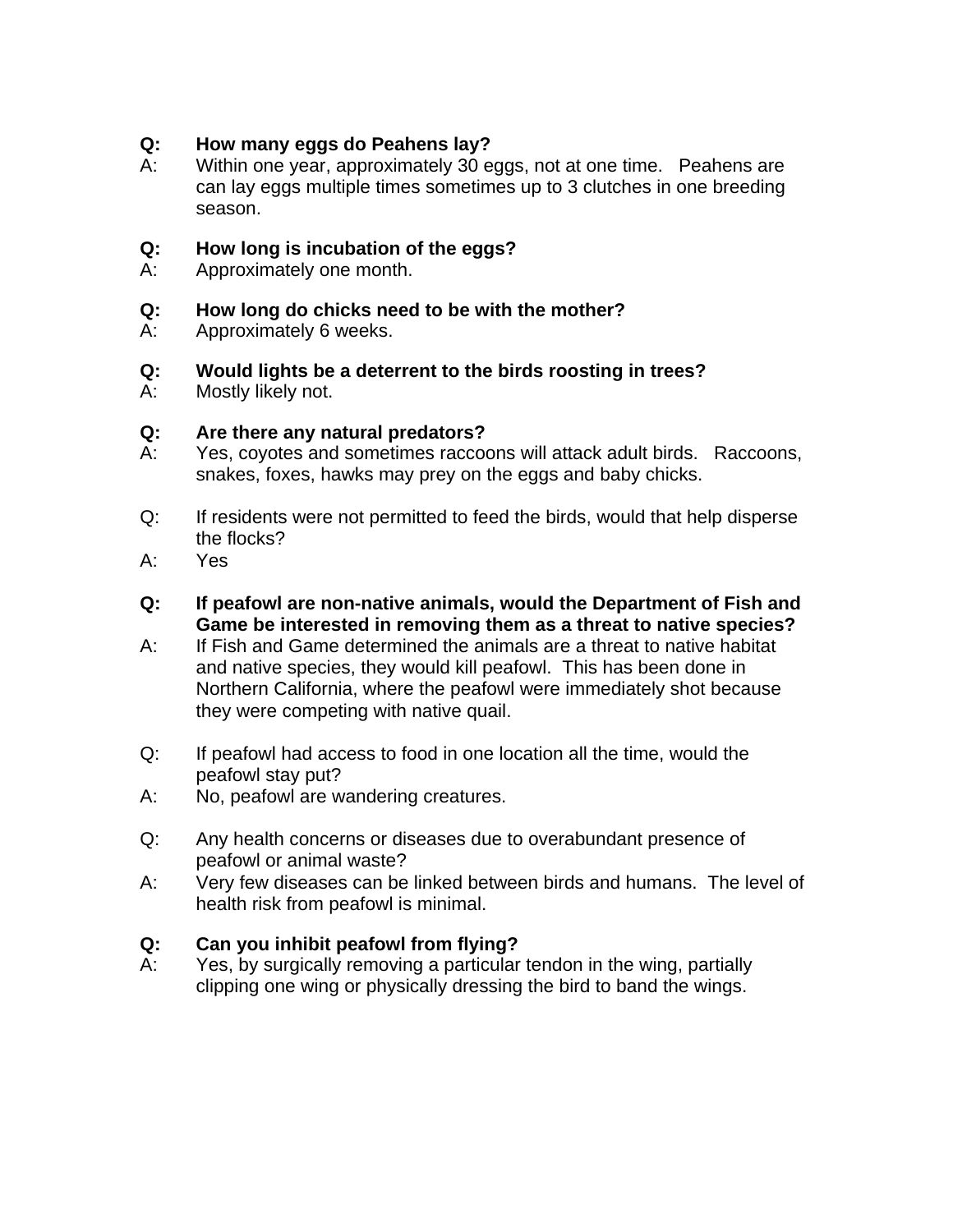#### **PROFESSIONAL SERVICES AGREEMENT**

THIS AGREEMENT is made and entered into this 20th day of February 2001, by and between CITY OF RANCHO PALOS VERDES hereinafter referred to as "CITY", and THE REGENTS OF THE UNIVERSITY OF CALIFORNIA, DAVIS, A CALIFORNIA CORPORATION hereafter referred to as "CONSULTANT".

IN CONSIDERATION of the covenants hereinafter set forth, the parties hereto mutually agree as follows:

### ARTICLE 1 SCOPE OF SERVICES

1.1 Project Description

DEMONSTRATION PROJECT FOR PEAFOWL TRAPPING AND RELOCATION

1.2 Description of Services

CONSULTANT shall perform the following services:

- a. Identify and confirm suitable adoptive homes for peafowl to be relocated;
- b. Construct customized peafowl traps on private property;
- c. Trap up to 50 peafowl for relocation;
- d. Provide opportunity for interested residents to observe construction of peafowl traps and trapping of peafowl;
- e. Demonstrate proper method to catch and handle peafowl;
- f. Assist with coordinating transportation for peafowl; and
- g. Provide adoption records of all peafowl relocated;
- 1.3 Schedule of Work

Upon receipt of written Notice to Proceed from the CITY, CONSULTANT shall perform with due diligence the services requested by the CITY, as set forth above. CONSULTANT shall not be responsible for delay, nor shall CONSULTANT be responsible for damages or be in default or deemed to be in default by reason of strikes, lockouts, accidents, or acts of God, or the failure of CITY to furnish timely information or to approve or disapprove CONSULTANT'S work promptly, or delay or faulty performance by CITY, other contractors, or governmental agencies, or any other delays beyond CONSULTANT'S control or without CONSULTANT'S fault.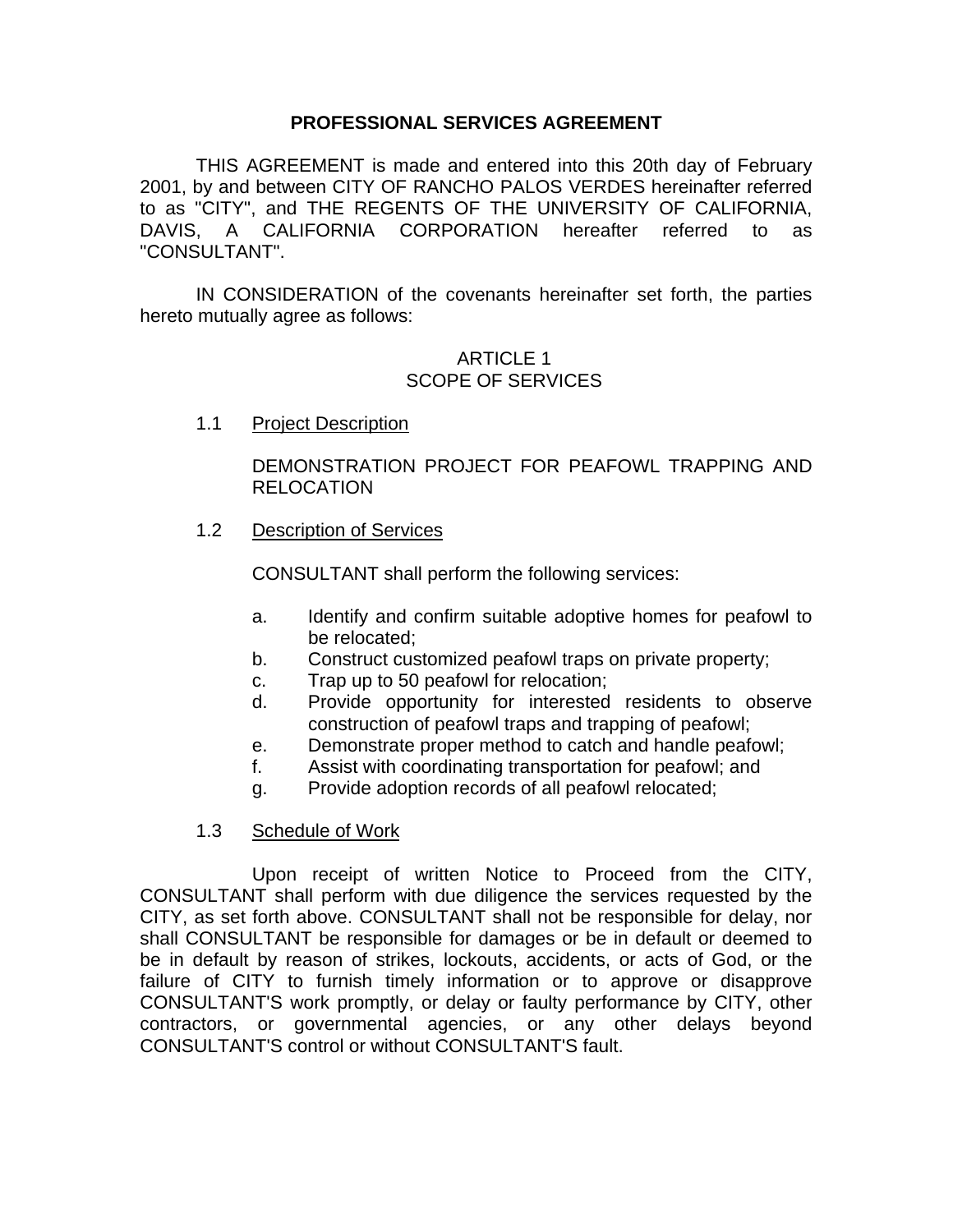# ARTICLE 2 **COMPENSATION**

## 2.1 Fee

(a) CITY agrees to compensate CONSULTANT for the peafowl demonstration project as indicated. The total fee amount including expenses associated with travel, lodging and meals, is not to exceed the amount of \$2,500 unless approved in advance, in writing, by the City Manager.

(b) CITY may request additional specified work for additional cost under this agreement. All such work must be authorized in writing by the City Manager prior to commencement.

#### 2.2 Payment Address

All payments due CONSULTANT shall be paid to: University of California, Davis Department of Animal Science One Shields Avenue Davis, CA., 95616

2.3 Terms of Compensation

CONSULTANT will submit invoices monthly for the percentage of work completed in the previous month. CITY agrees to pay all undisputed invoice amounts within thirty (30) days of receipt of the invoice. CITY agrees to use its best efforts to notify CONSULTANT of any disputed invoice amounts or claimed completion percentages within ten (10) days of the receipt of each invoice. However, CITY's failure to timely notify CONSULTANT of a disputed amount of claimed completion percentage shall not be deemed a waiver of CITY's right to challenge such amount or percentage.

Additionally, in the event CITY fails to pay any undisputed amounts due CONSULTANT within forty-five (45) days after invoices are received by CITY then CITY agrees that CONSULTANT shall have the right to consider said default a total breach of this Agreement and be terminated by CONSULTANT without liability to CONSULTANT immediately.

#### ARTICLE 3 INDEMNIFICATION AND INSURANCE

3.1 Indemnification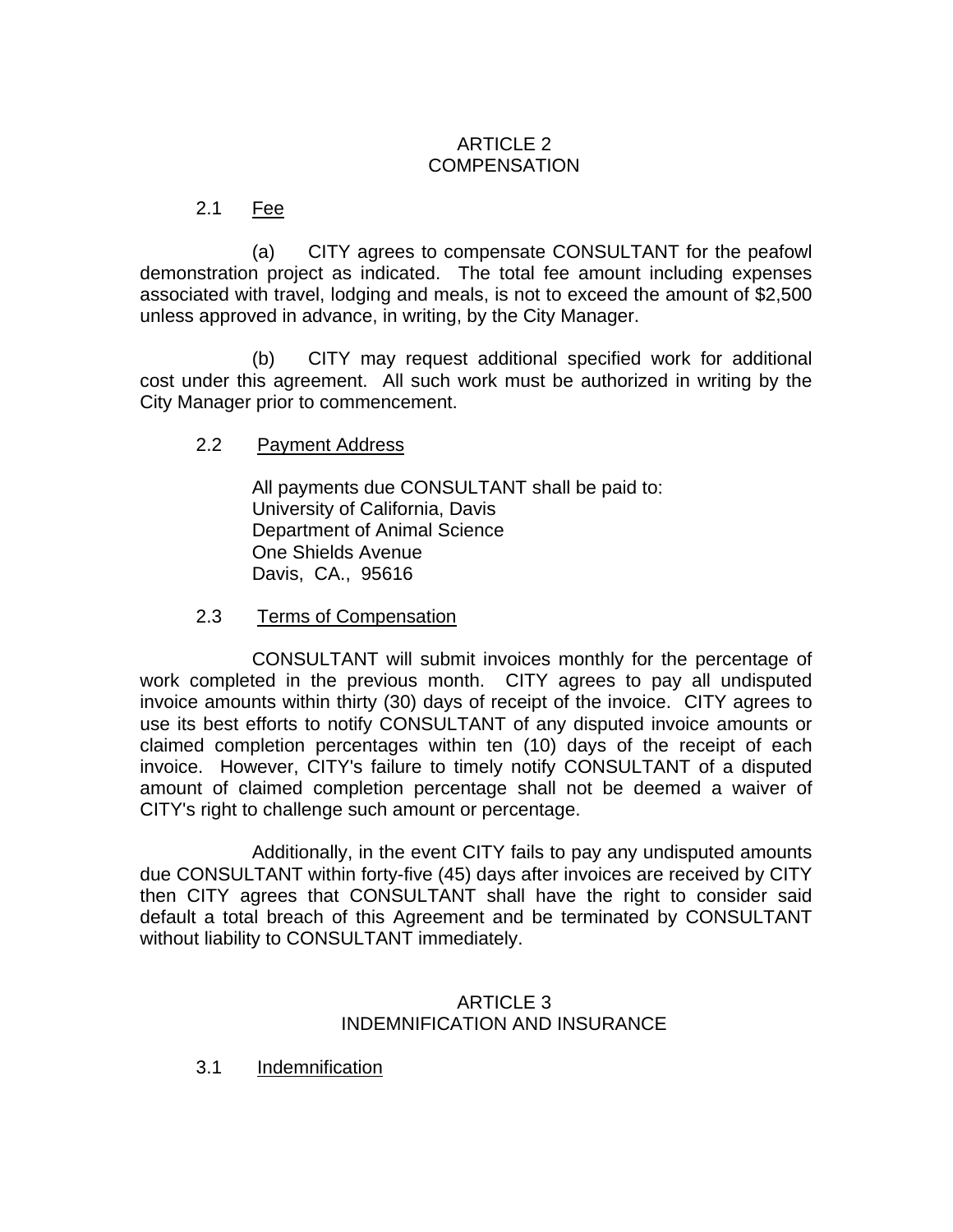See Attachment A.

# 3.2 General Liability

CONSULTANT shall at all times during the term of the Agreement carry, maintain, and keep in full force and effect, a policy or policies of Commercial General Liability Insurance, with minimum limits of One Million (\$1,000,000.00) Dollars for each occurrence and in the aggregate, combined single limit, against any personal injury, death, loss or damage resulting from the wrongful or negligent acts of CONSULTANT. CONSULTANT is self-insured under State law.

# 3.3 Worker's Compensation

CONSULTANT agrees to maintain in force at all times during the performance of work under this Agreement worker's compensation insurance as required by California law. CONSULTANT shall require any subcontractor similarly to provide such compensation insurance for their respective employees.

# 3.4 Notice of Cancellation

A. All insurance policies shall provide that the insurance coverage shall not be canceled by the insurance carrier without thirty (30) days prior written notice to CITY. CONSULTANT agrees that it will not cancel or reduce said insurance coverage.

B. CONSULTANT agrees that if it does not keep the aforesaid insurance in full force and effect, CITY may either immediately terminate this Agreement.

# 3.5 Certificate of Insurance

At all times during the term of this Agreement, CONSULTANT shall maintain on file with the CITY Clerk a certificate of insurance showing that the aforesaid policies are in effect in the required amounts. The commercial general liability policy shall contain endorsements naming the CITY, its officers, agents and employees as additional insured.

# 3.6 Primary Coverage

The insurance provided by CONSULTANT shall be primary to any coverage available to CITY. The insurance policies (other than workers' compensation) shall include provisions for waiver of subrogation.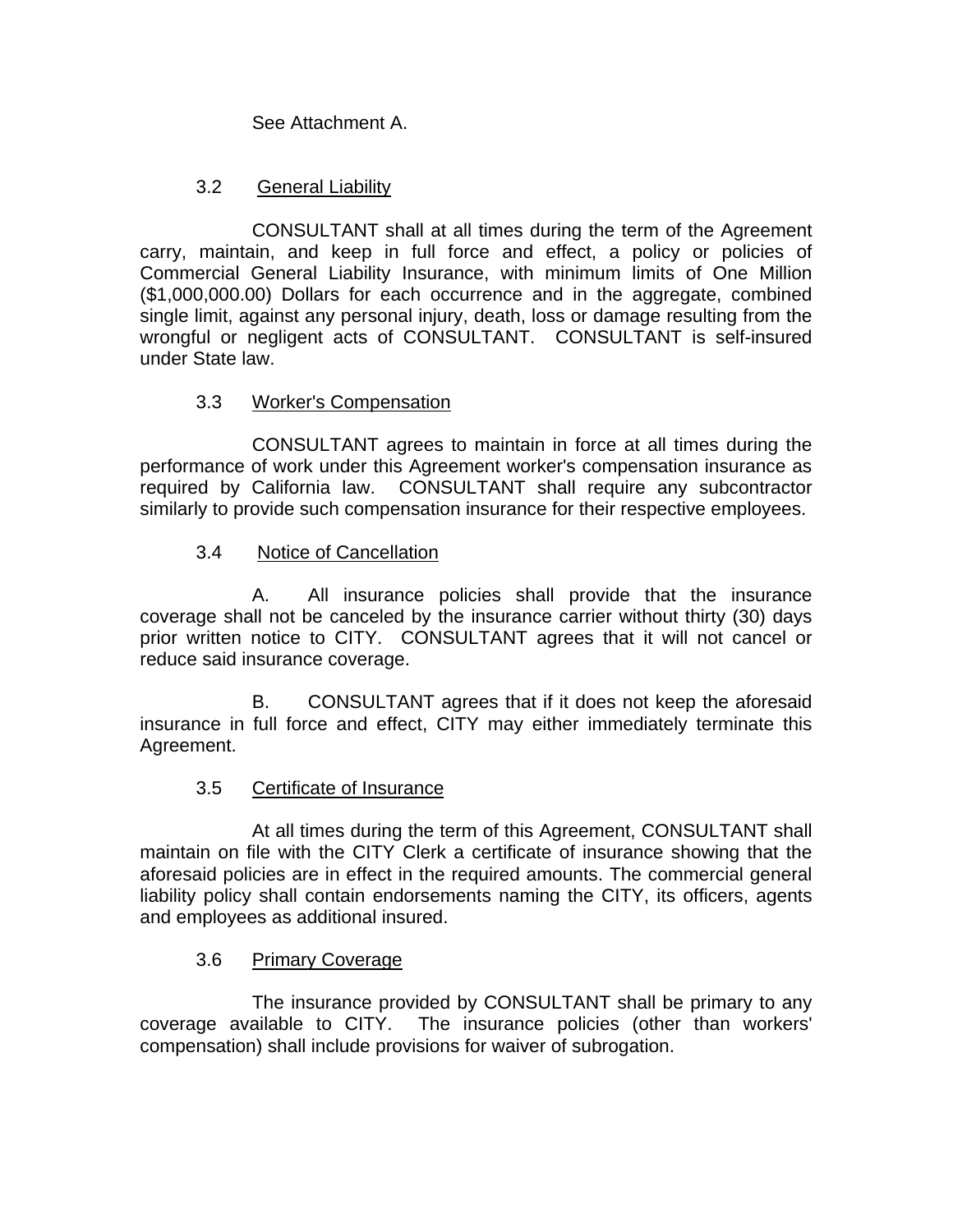### ARTICLE 4 **TERMINATION**

#### 4.1 Termination of Agreement

(a) This Agreement may be terminated at any time, with or without cause, by either party upon sixty (60) days prior written notice. Notice shall be deemed served upon deposit in the United States Mail of a certified or registered letter, postage prepaid, return receipt requested, addressed to the other party, or upon personal service of such notice to the other party, at the address set forth in Article 6.10.

(b) In the event of termination or cancellation of this Agreement by CONSULTANT or CITY, due to no fault or failure of performance by CONSULTANT, CONSULTANT shall be paid compensation for all services performed by CONSULTANT, in an amount to be determined as follows: for work done in accordance with all of the terms and provisions of this Agreement, CONSULTANT shall be paid an amount equal to the percentage of services performed prior to the effective date of termination or cancellation in accordance with the work items; provided, in no event shall the amount of money paid under the foregoing provisions of this paragraph exceed the amount which would have been paid to CONSULTANT for the full performance of the services described in Article 2.1.

# ARTICLE 5 OWNERSHIP OF DOCUMENTS

#### 5.1 Ownership of Documents and Work Product

All plans, specifications, reports and other design documents prepared by CONSULTANT pursuant to this Agreement are instruments of service which shall be deemed the property of the CITY. CITY acknowledges and agrees that all plans, specifications, reports and other design documents prepared by CONSULTANT pursuant to this Agreement shall be used exclusively on this Project and shall not be used for any other work without the written consent of CONSULTANT. In the event CITY and CONSULTANT permit the reuse or other use of the plans, specifications, reports or other design documents, CITY shall require the party using them to indemnify and hold harmless CITY and CONSULTANT regarding such reuse or other use, and upon request CITY shall require the party using them to eliminate any and all references to CONSULTANT from the plans, specifications, reports and other design documents. If a document is prepared by CONSULTANT on a computer, CONSULTANT shall prepare such document in a Microsoft® Word 97 SR-2 or lower format; in addition, CONSULTANT shall provide CITY with said document both in a printed format and on a three and one-half inch (3 1/2") floppy diskette. See Attachment A.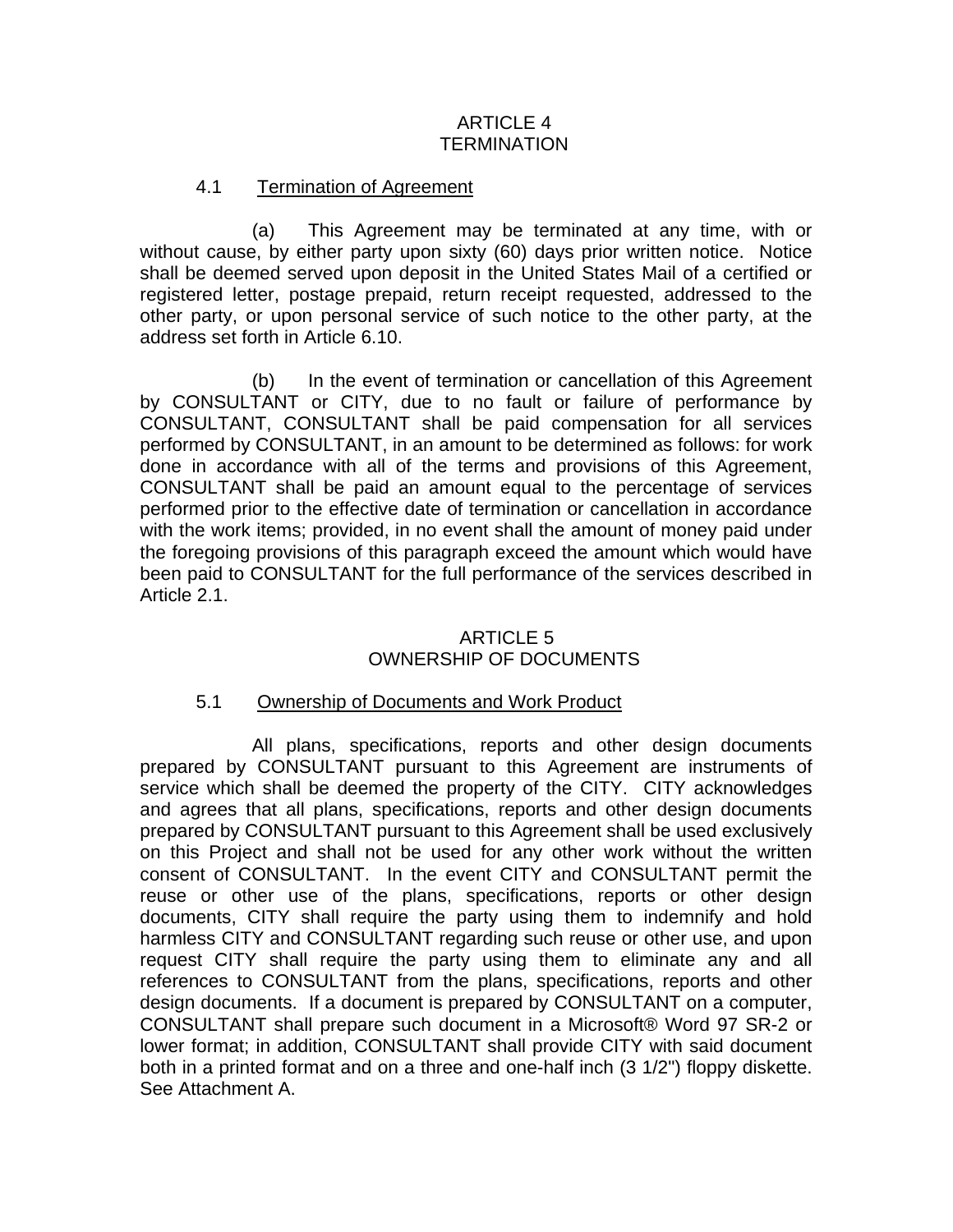### ARTICLE 6 GENERAL PROVISIONS

## 6.1 Representation

A CITY representative shall be designated by the City Manager and a CONSULTANT representative shall be designated by CONSULTANT as the primary contact person for each party regarding performance of this Agreement.

## 6.2 Fair Employment Practices/Equal Opportunity Acts

In the performance of this Agreement, CONSULTANT shall comply with all applicable provisions of the California Fair Employment Practices Act (California Government Code Sections 12940-48) and the applicable equal employment provisions of the Civil Rights Act of 1964 (42 U.S.C. 200e-217), and the Americans with Disabilities Act of 1992 (42 U.S.C. § 11200, et seq.).

## 6.3 Personnel

CONSULTANT represents that it has, or shall secure at its own expense, all personnel required to perform CONSULTANT's services under this Agreement. Dr. Francine Bradley is the individual who is designated by CONSULTANT to perform its duties under this agreement. CONSULTANT may associate with or employ associates or subconsultants in the performance of its services under this Agreement, but at all times shall be responsible for their services.

# 6.4 Conflicts of Interest

CONSULTANT agrees not to accept any employment or representation during the term of this Agreement or within twelve (12) months after completion of the work under this Agreement which is or may likely make CONSULTANT "financially interested" (as provided in California Government Code Section 1090 and 87100) in any decisions made by CITY on any matter in connection with which CONSULTANT has been retained pursuant to this Agreement.

# 6.5 Legal Action

(a) Should either party to this Agreement bring legal action against the other, the case shall be brought in a court of competent jurisdiction in California, and the party prevailing in such action shall be entitled to recover its costs of litigation, including reasonable attorneys' fee which shall be fixed by the judge hearing the case and such fee shall be included in the judgment.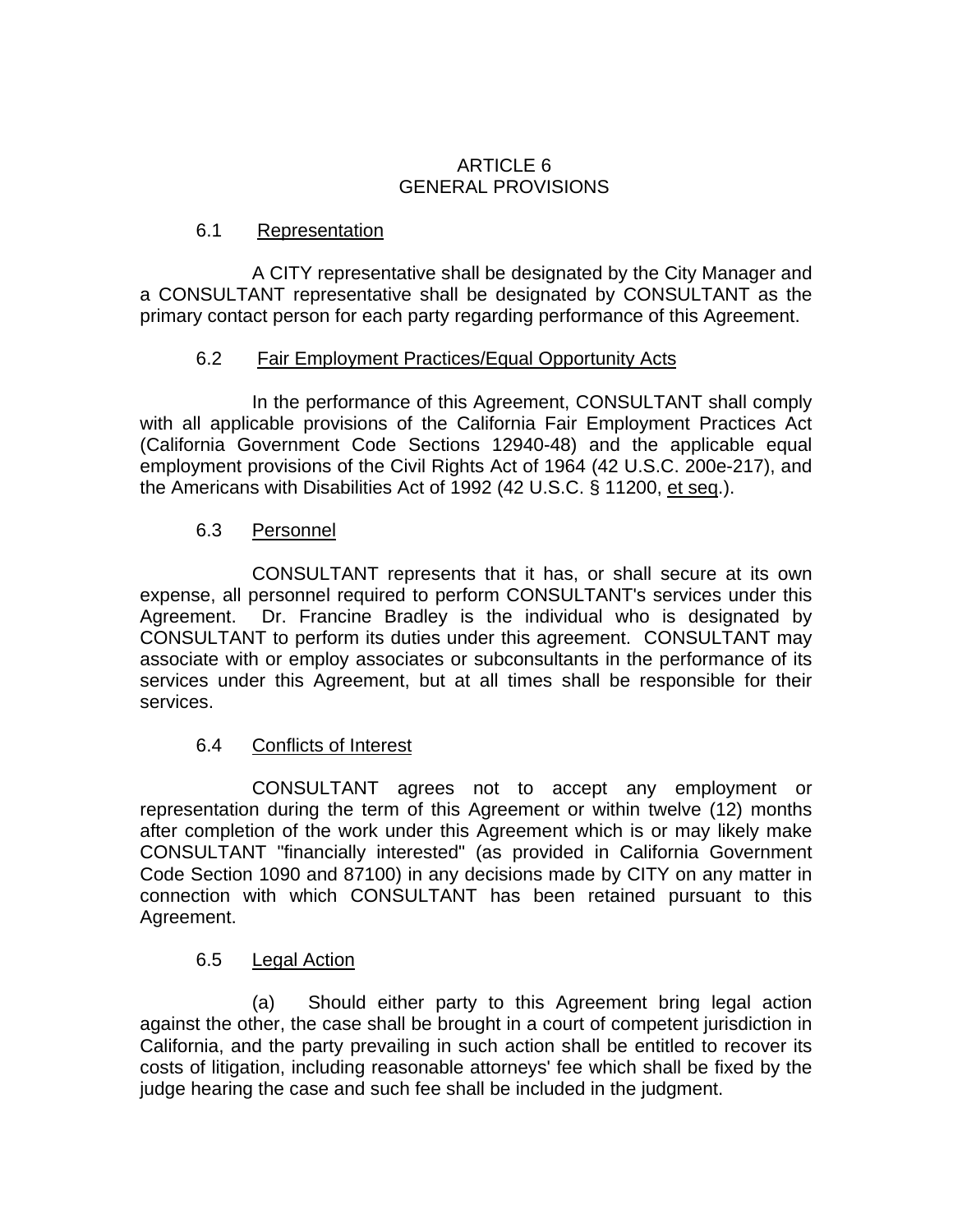(b) Should any legal action about the Project between CITY and a party other than CONSULTANT require the testimony of CONSULTANT when there is no allegation that CONSULTANT was negligent, CITY shall compensate CONSULTANT for its testimony and preparation to testify at the hourly rates in effect at the time of such testimony.

### 6.6 Assignment

This Agreement shall not be assignable by either party without the prior written consent of the other party.

CONSULTANT'S use of subcontractors for additional services shall not be unreasonably restricted by the CITY provided CONSULTANT notifies the CITY in advance.

# 6.7 Independent Contractor

CONSULTANT is and shall at all times remain, as to the CITY, a wholly independent CONTRACTOR. Neither the CITY nor any of its agents shall have control over the conduct of CONSULTANT or any of the CONSULTANT's employees, except as herein set forth. CONSULTANT expressly warrants not to, at any time or in any manner, represent that it, or any of its agents, servants or employees, are in any manner agents, servants or employees of CITY, it being distinctly understood that CONSULTANT is, and shall at all times remain to CITY, a wholly independent contractor and CONSULTANT's obligations to CITY are solely such as are prescribed by this Agreement.

#### 6.8 Titles

The titles used in this Agreement are for general reference only and are not part of the Agreement.

#### 6.9 Extent of Agreement

This Agreement represents the entire and integrated Agreement between CITY and CONSULTANT and supersedes all prior negotiations, representations or agreements, either written or oral. This Agreement may be modified or amended only by a subsequent written agreement signed by both parties.

#### 6.10 Notices

All notices pertaining to this Agreement shall be in writing and addressed as follows: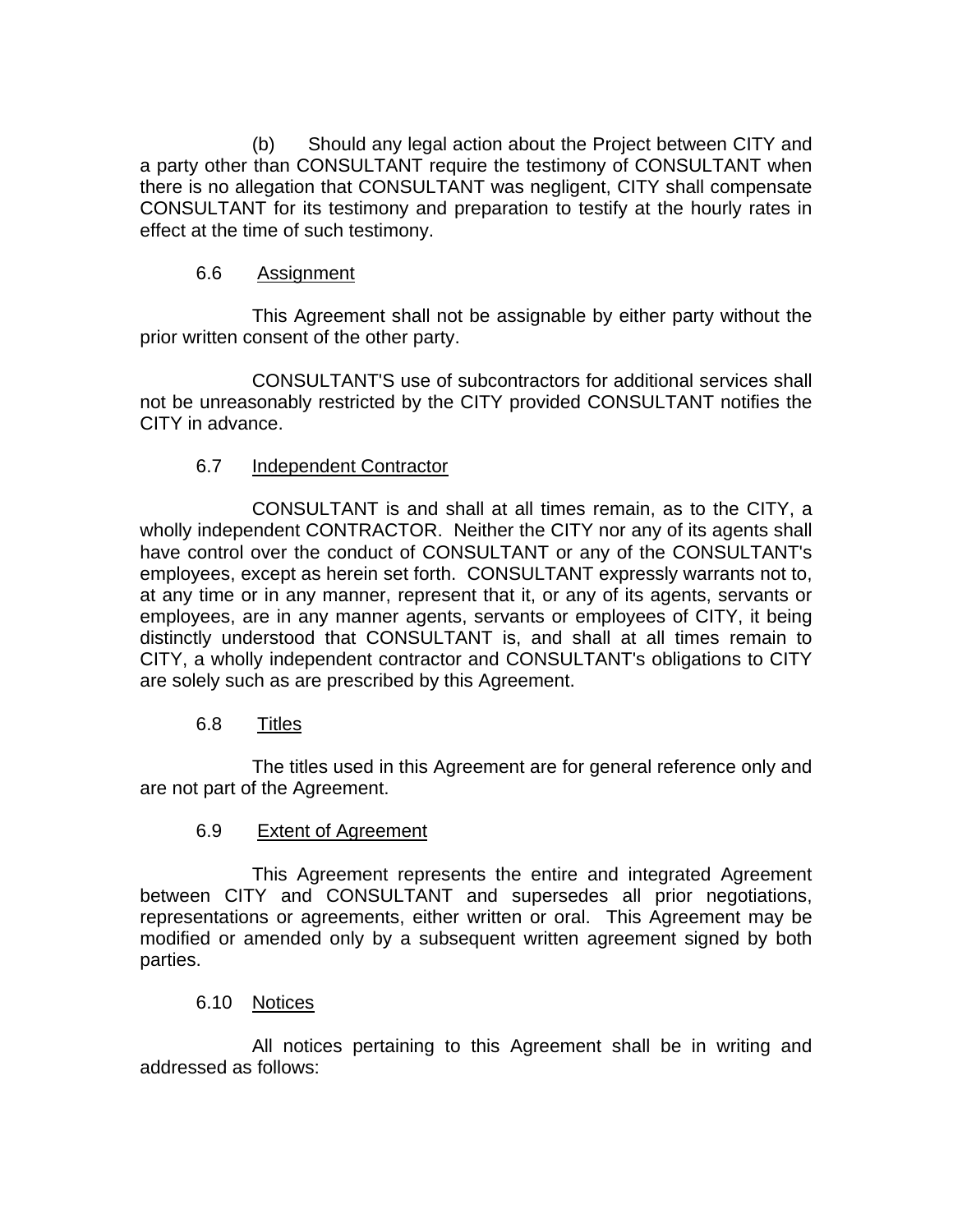If to CONSULTANT:

Business Contracts University of California, Davis One Shields Avenue Davis, CA., 95616-8800

If to CITY:

City of Rancho Palos Verdes Attn: Gina Park 30940 Hawthorne Boulevard Rancho Palos Verdes, CA., 90275

Attachment A is incorporated by reference.

IN WITNESS WHEREOF, the parties hereto have executed this Agreement as of the date and year first above written.

Dated:

BY:

**Title The Community of the Community of Title** 

**VERDES** 

Dated: Dated: CITY OF RANCHO PALOS

A Municipal Corporation

BY: MAYOR City of Rancho Palos Verdes

ATTEST:

CITY CLERK